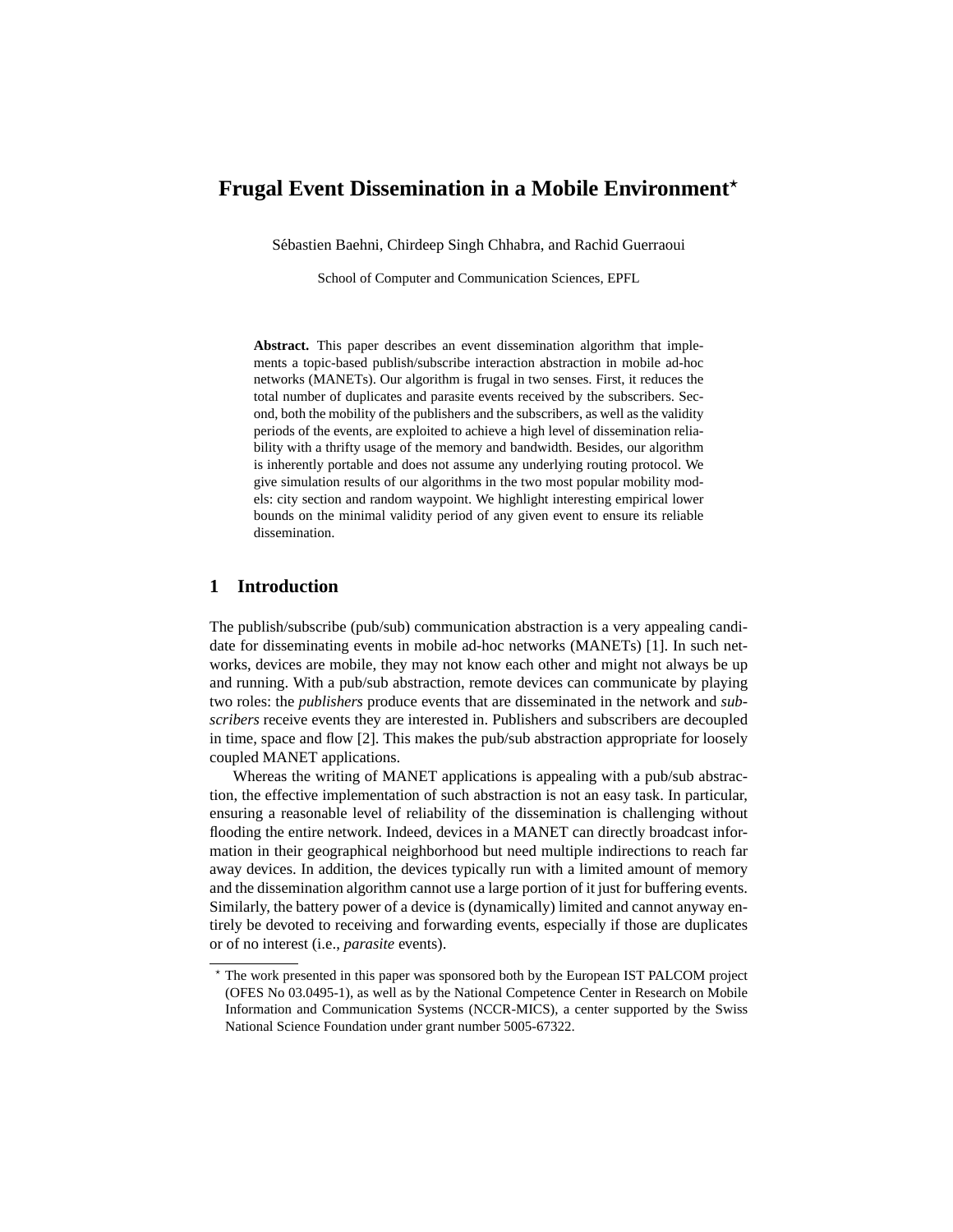This paper presents an event dissemination algorithm that implements a topic-based pub/sub abstraction in MANETs. Our algorithm is inherently portable and does not assume any specific multicast routing protocol: we only rely on a standard Media Access Control (MAC) layer (e.g., Bluetooth [3] or 802.11 [4]). Events are (1) assumed to have a validity period that represents the time interval after which they are of no use and (2) are arranged according to a topic-hierarchy. The originality of our algorithm lies in its frugality, and this covers two aspects: first, despite the broadcast nature of the communication medium, we ensure that the subscribers receive a minimal number of duplicates and parasite events; second, both the mobility and validity periods of the events are used to enforce the reliability of the dissemination with a thrifty usage of the memory and bandwidth.

Our algorithm goes through three phases: (1) neighborhood detection based on exchanges of heartbeats in surrounding environments; (2) events dissemination after backoff periods calculated as functions of the frequency of the heartbeats and the number of events to send; and (3) garbage collection using the validity periods of the events as well as the number of times they have been propagated (a logical notion of "age").

We give simulations that highlight empirical lower bounds on the validity period needed to achieve a certain level of reliability. Interestingly, the lower bounds depend on the number of devices (publishers/subscribers), their speed, their interests (subscriptions), and the considered mobility models (i.e., random waypoint [5] or city section [6]). For instance, in the random waypoint model, an event with a validity period of 180 seconds is received by 95% of the 120 devices which move at 10 meters per second in an area of  $25$ [km<sup>2</sup>].

We compare our algorithm with three different flooding variants and show that, for the same reliability, our algorithm outperforms the alternatives in terms of bandwidth, duplicates and parasite events. For instance, for disseminating one event of 400 bytes in the very same previously described environment, we save between 300% and 450% of the bandwidth and each subscriber receives between 70 and 100 times less duplicates and between 50 and 90 times less parasite events.

The rest of the paper is structured as follows: Section 2 describes the MANET environment we consider. Section 3 gives an overview of the algorithm. Section 4 details the main elements of our algorithm. Section 5 gives various simulation results. Section 6 discusses related work and concludes our paper.<sup>1</sup>

## **2 Model**

In this section we present some basic elements of the underlying MANET we consider. We discuss the communication medium, the network topology and the processes involved in the pub/sub interaction.

 $1$  An implementation of our algorithm for a parking application is given in [7]. The cars leaving the car parks act as publishers and propagate the information of free parking spots. When receiving such information, other cars, acting as subscribers, are able to locate the free place that is closest to their destination.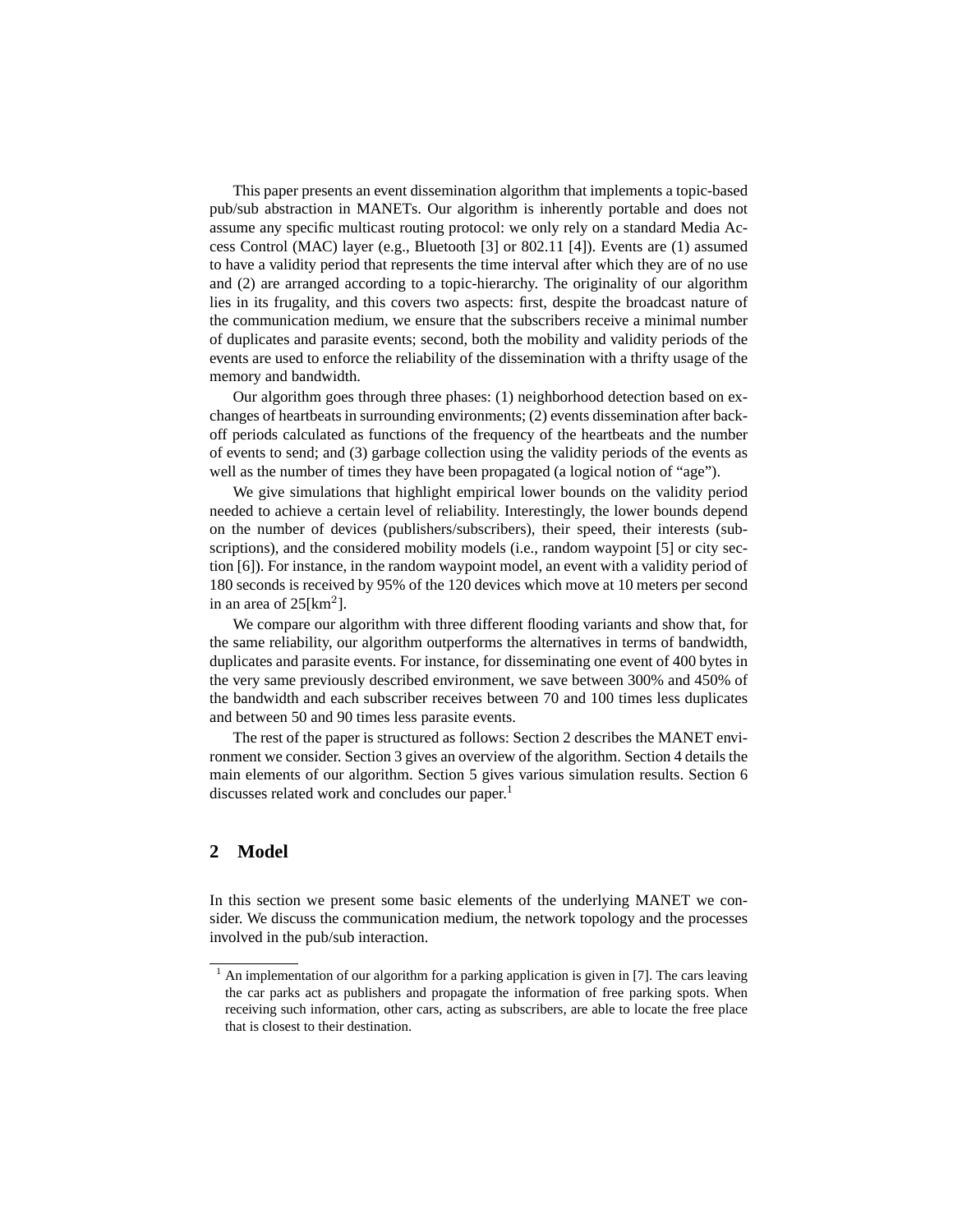*Overview.* What we call a process in this paper is the piece of software of a mobile device that is responsible of disseminating/forwarding the events subscribed to by the application running on the device. We assume the processes to be mobile (they move with their host device) and to communicate directly with their immediate neighborhood (i.e., one-hop neighbors). A process can represent a publisher, a subscriber or both. All processes run our algorithm directly on top of the MAC layer (e.g., Bluetooth [3] or 802.11 [4]), without relying on any routing algorithm.

*Communication Medium.* The range of a process is the geographical zone within which it can directly reach other processes using a simple send communication primitive of the underlying MAC layer (one-hop). The set of processes in the range of a process  $p_i$  is called the neighborhood of  $p_i$ . A process cannot send a message to only one of its neighboring processes nor directly send a message to processes multiple hops away (i.e., no underlying unicast/multicast routing algorithm is assumed).

*Network Topology.* We assume that the network is completely ad-hoc and no fixed infrastructure is present. We do not make any assumption on the size of the network (number of processes), nor on the connection graph of the processes. In particular, the graph does not need to be fully connected at any given point in time. The processes are assumed to be mobile. When analyzing our algorithm, we will study the two most popular mobility models: (1) random waypoint [5] and (2) city section [6], which we recall below.

- **–** In the random waypoint model, a process moves from its current location to a new location by randomly choosing a direction and a speed. The speed and direction are chosen from pre-defined ranges, [*speedmin, speedmax*] and  $[0, 2\pi]$  respectively. This model includes pause times between changes in direction and/or speed.
- **–** In the city section model, the mobility area is a street network that typically represents a section of a city. In this model, the processes follow predefined guidelines like speed limits, one way lanes, and other traffic laws. Each process begins the simulation at a predefined point on some street, and randomly chooses a destination. It is common to consider specific characteristics like pause times, acceleration and deceleration in certain intersections.

*Processes, Topics and Events.* Each process  $p_i$  has a unique identifier i. All processes have to deal with limited bandwidth, energy and memory. A process can move in and out of the range of other processes, or crash (or recover), at any time.

Each event  $e_j^{T_k}$  published by a process  $p_i$ : (1) has a unique identifier  $j$ ,  $^2$  (2) a validity period, i.e.,  $val(e_j^{T_k}) = t$ , after which the information carried by the event is of no use in the system, and (3) is associated to a specific topic, e.g.,  $T_k$ . Topics are arranged in a hierarchy (e.g., *.grenoble.conferences.middleware*) and a subscriber that subscribes to a specific topic (e.g., *.grenoble.conferences*) is expected to receive events of this topic and all its subtopics (e.g., *.grenoble.conferences.middleware*). The root topic of the topic tree is denoted by the *dot (.)* sign. An event of a topic, which a process has not subscribed to, is called a *parasite* event for that process.

 $2<sup>2</sup>$  In the paper, we assume, without loss of generality, that the size of the event identifier is smaller than the size of the data carried by the event.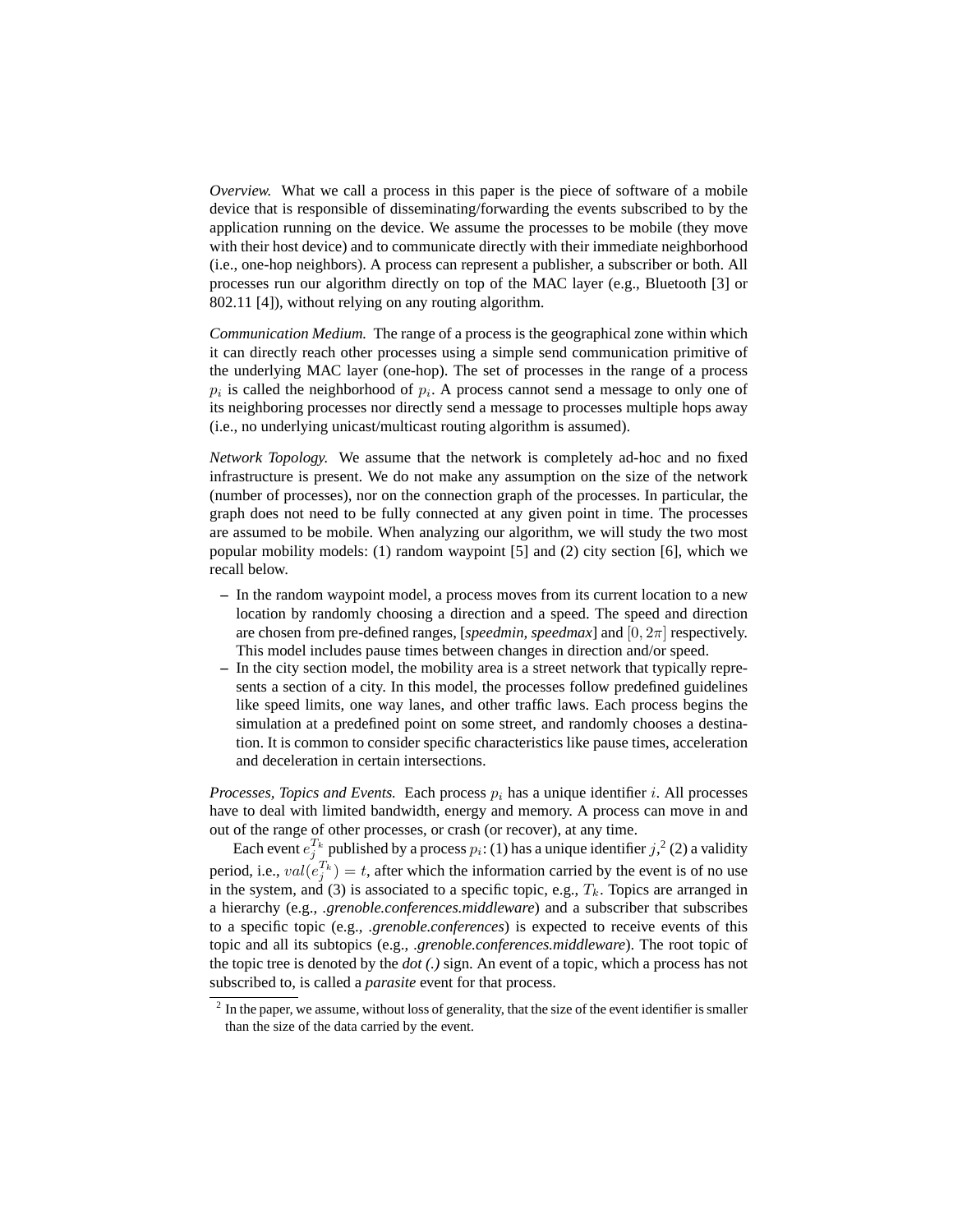## **3 Algorithm Overview**

We give here an overview of our algorithm before detailing it in subsequent sections. Our algorithm goes through three phases: (1) neighborhood detection, (2) event dissemination and (3) garbage collection. We first introduce these phases and then give a short example to illustrate their execution.

*Phase 1: Neighborhood detection.* The processes periodically exchange heartbeat messages, each contains the following elements: (1) the identifier of the process, (2) a list of its current subscriptions (i.e., a list of topics  $T_i, T_j, ..., T_n$ )<sup>3</sup> and, (3) its current speed (this information is only useful for optimization purpose and is not mandatory). Each process  $p_i$  uses the heartbeat messages it receives to construct a dynamic one-hop neighborhood table, containing the identifiers of the processes in the neighborhood along with their subscriptions and their current speed (if available). Only the processes whose subscriptions match with the ones of  $p_i$ , are kept in  $p_i$ 's table. Other one-hop neighbors are of *no interest* to  $p_i$ . The neighborhood table is continuously garbage collected and updated (depending on the periodicity of the heartbeats). If the speed information of the processes is available (for example with the help of a tachometer), the process can adjust the periodicity of the heartbeats to match to the dynamicity of its environment. Otherwise, this periodicity is set to a static value (see Section 4.2).

When processes detect each other, they exchange a list of identifiers of the events they have kept after receiving them and which are still valid. When receiving event identifiers, each process checks if its neighbor is interested in an event it has not already received (i.e., needs the event). In this case, the processes proceed to the dissemination phase (see below). Sending the events identifiers instead of the events themselves preserves network bandwidth and CPU processing power. Indeed, it might happen that a process  $p_i$  has already received the same events as process  $p_i$ . Consequently, it makes no sense for  $p_i$  to send these events to  $p_i$  again.

*Phase 2: Dissemination.* When a process detects that one of its neighbor needs an event (when comparing the list of events identifiers it receives with its own list of events), it broadcasts the required event to its neighborhood together with the list of its interested neighbors, after a back-off period (see Section 4.2).

After receiving the event, the neighboring processes of the sender might decide to propagate the event if they know other processes, in their neighborhood, that have not yet received it and that are interested in it (see Section 4.3). If the processes that receive the event have subscribed to the topic of this event and have not received it yet, they deliver it to the application and store it, until it is garbage collected. A process that receives an event it is not interested in (parasite event), simply drops it. This way, we minimize the burden induced by parasite events and save valuable memory.

*Phase 3: Garbage collection.* Throughout the two previous phases of our algorithm, we mainly use two main data structures (see Section 4.1) at every process.<sup>4</sup> The first

<sup>&</sup>lt;sup>3</sup> This list can change at any point in time with respect to the interests of the process.

<sup>&</sup>lt;sup>4</sup> Other data structures are involved in the algorithm, but those cannot induce memory problems.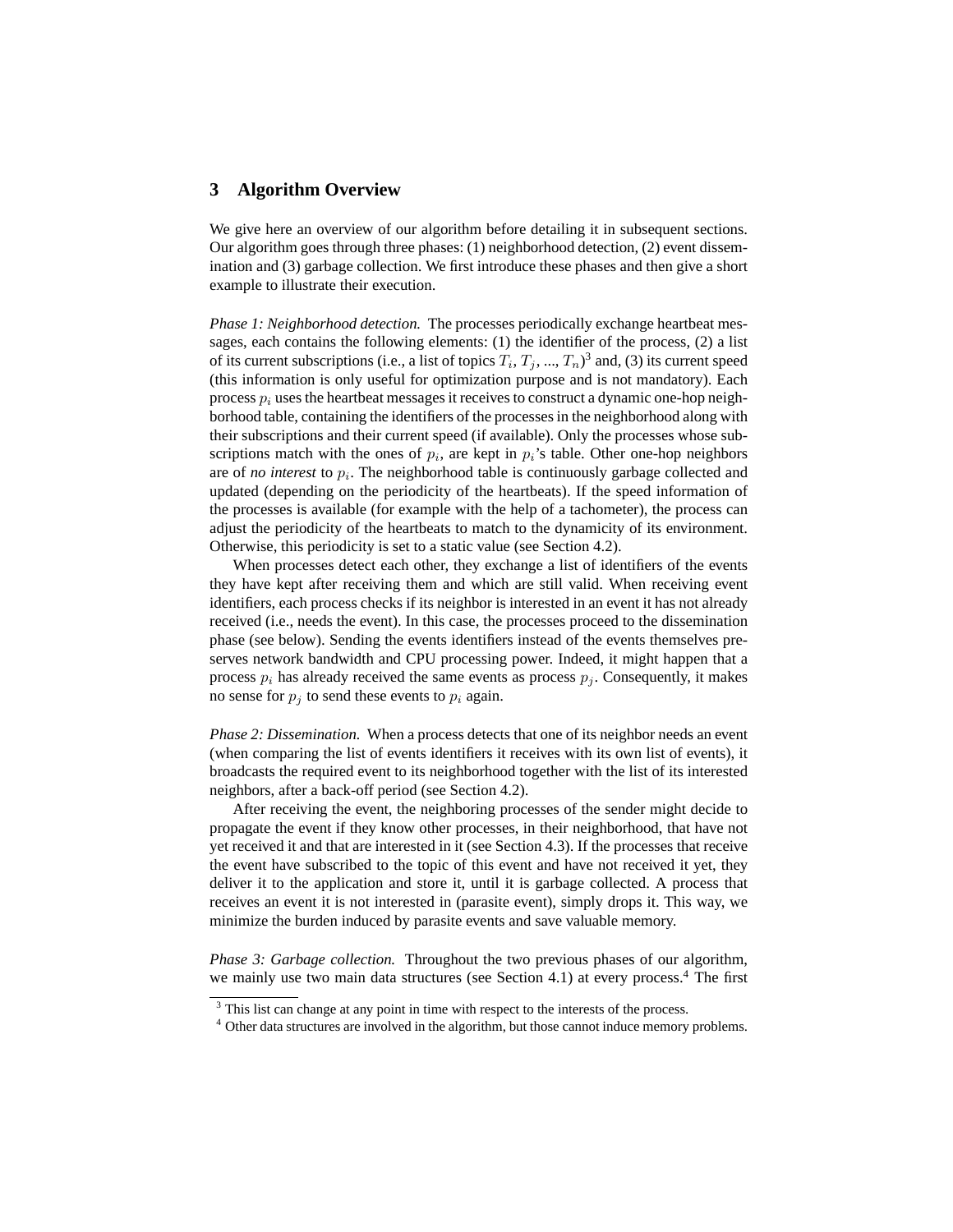one is used for storing the list of neighbors that shares the same subscriptions as the process itself (neighborhood table). The second one is used for storing the events. The neighborhood table is constantly updated (based on the periodicity of the heartbeats) and its size is bounded.<sup>5</sup>

The data structure used to store the events can grow rapidly. This is because the total number of events published in the system is unbounded and the processes have to store them until their validity period expires. It can thus happen that a process receives an event and cannot store it because its memory is full. Our garbage collection scheme collects, every time a new event has to be stored and if the memory is full, the events according to their validity period and the number of times they have been propagated (sent/forwarded) by the processes.

*Illustration.* Figure 1 depicts a simple scenario illustrating the three phases of our algorithm. We consider a hierarchy made of three topics:  $T_0$ ,  $T_1$  and  $T_2$ ;  $T_1$  is a subtopic of  $T_0$  whereas  $T_2$  is a subtopic of  $T_1$ . Three processes,  $p_1$ ,  $p_2$  and  $p_3$  are involved:  $p_1$ has subscribed to  $T_1$ ,  $p_2$  has subscribed to  $T_2$  and  $p_3$  has subscribed to  $T_0$ . Three events are published in the system:  $e_3^{T_1}$ ,  $e_4^{T_2}$  and  $e_5^{T_2}$ . We assume that  $p_1$  has already received  $e_3^{T_1}$  and  $p_2$  has already received  $e_4^{T_2}$  and  $e_5^{T_2}$ .

In part I of Figure 1, processes  $p_1$  and  $p_2$  become neighbors and hence know their common subscriptions. They then exchange the identifiers of the events corresponding to the topics they have commonly subscribed to. As a consequence,  $p_2$  sends to  $p_1$ events  $e_4^{\overline{T}_2}$  and  $e_5^{\overline{T}_2}$  (as  $T_1$  is a super-topic of  $T_2$ ).

In part II of Figure 1, all three processes become neighbors, and exchange their event identifiers:  $p_1$  and  $p_2$  realize that  $p_3$  misses events,  $e_3^{T_1}$ ,  $e_4^{T_2}$  and  $e_5^{T_2}$ . As both  $p_1$ and  $p_2$  have events to send, they both send them after a back-off period. It is important to notice that, because  $p_1$  has more events to send than  $p_2$ ,  $p_1$  has a smaller back-off period than  $p_2$  (see Section 4.3).

In part III of Figure 1,  $p_1$  moves on, but  $p_2$  and  $p_3$  still remain in range. As  $p_2$  was in the range of  $p_1$  when it sent the events list,  $p_2$  heard the events that  $p_1$  sent for  $p_3$ . Now,  $p_2$  and  $p_3$  know that they do not have to exchange events anymore.

## **4 Algorithm Description**

In this section we first detail the data structures involved in the algorithm. Then we describe the neighborhood detection, the dissemination and finally the garbage collection.

### **4.1 Data Structures**

As illustrated in Figure 4, we consider a list of *subscriptions* for every process  $p_i$ (p<sup>i</sup> *.subscriptions*), a *neighborhood table* (*neighborhoodTable*) and an *event table* (*eventsTable*). These two tables are detailed below. There is also the list containing the *events to send* (*eventsToSend*). The different parameters used, as listed in Figure 4, are: the heartbeat delay (*HBDelay*), the neighborhood garbage collection delay (*NGCDelay*) and the back-off delay (*BODelay*).

<sup>&</sup>lt;sup>5</sup> The upper bound corresponds to the maximum number of neighbors a process can handle. This bound depends on the structure of the network and on the amount of memory of the processes.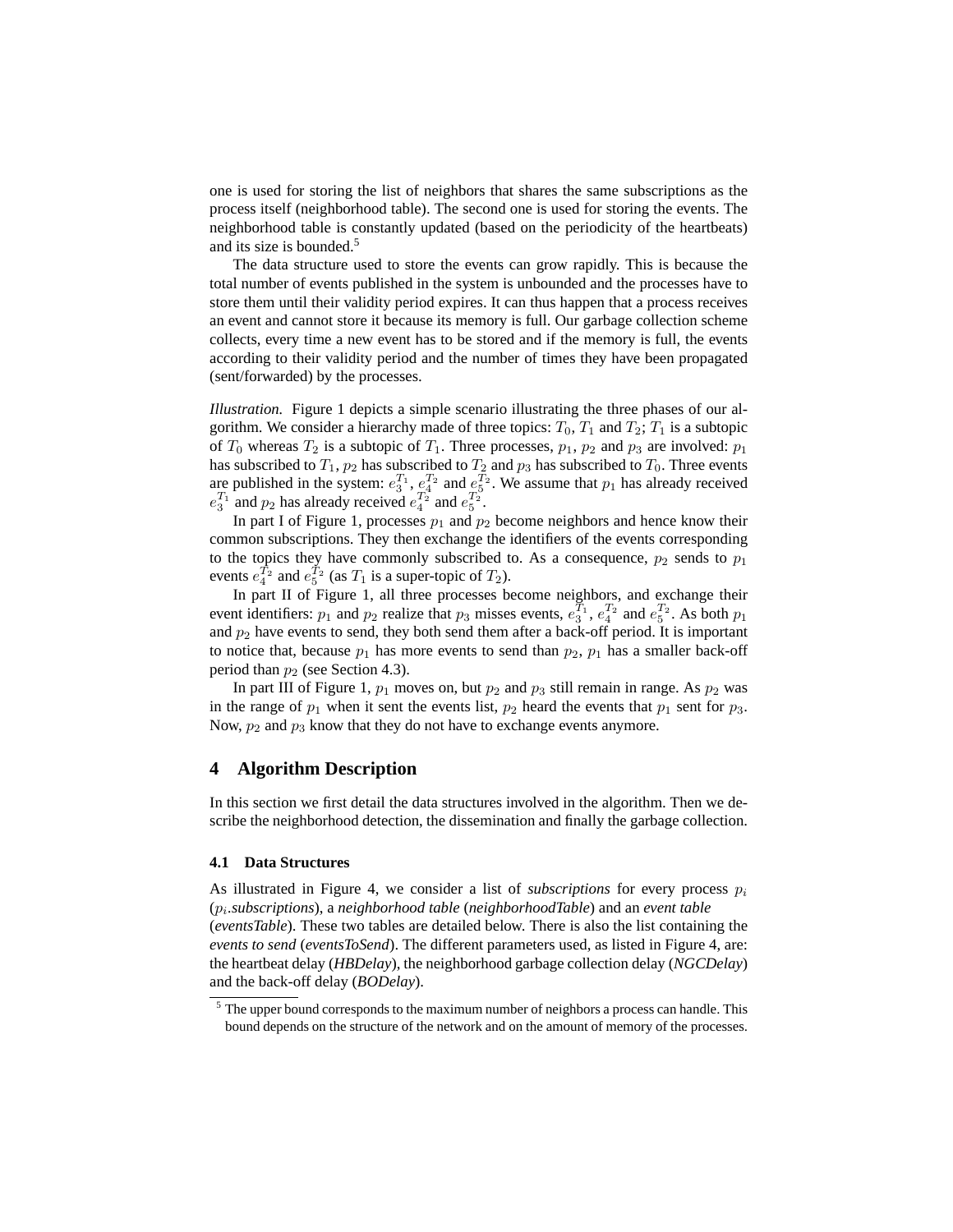

**Fig. 1.** Illustration of our algorithm

*Subscriptions of a process.* The different subscriptions of every process  $p_i$  are stored in the list  $p_i$  *subscriptions*. We assume, without loss of generality, that the size of this list is bounded as the number of subscriptions of a process is usually limited in the topicbased scheme. In this scheme, a process only has to subscribe to a topic to receive all the events regarding this topic and all its subtopics. A process can change the list of its subscriptions at any time.

*Neighborhood Table.* Figure 2 illustrates the neighborhood table of a process. The first column of this table stores the identifiers of the neighbors of a process. The second column stores the topics those processes have subscribed to. The third column stores the identifiers of the events the neighbors have received, the fourth column contains the speed of the neighbors (this column is not mandatory and the speed of the processes is only used for optimization purpose) and the last column contains the time when the entry has been stored/updated into the table. This last entry is used for garbage collection purpose. We discuss in more detail the use of the neighborhood table in Section 4.3 and present its garbage collection algorithm in Section 4.4.

| Neighbors | <b>Topics</b> | Events<br>ID | Speed      | Store Time |
|-----------|---------------|--------------|------------|------------|
|           | $T_0$         | 1, 2         | $1$ [mps]  | 07:45:23   |
| 32        | $T_0.T_1.T_2$ | 10           | - [mps]    | 07:43:20   |
| 542       | $T_0.T_4$     | 210          | $20$ [mps] | 07:44:45   |

**Fig. 2.** Neighborhood table

| Topic Hierarchy  | Topics        | Events          | Validity | Counter <sup>1</sup> |
|------------------|---------------|-----------------|----------|----------------------|
| $T_0$            | $T_0.T_1.T_2$ | $e_{10}^{T_2}$  | 100 [s]  | 5                    |
| $T_1$<br>$T_{4}$ |               | $e_5^{T_2}$     | $60$ [s] |                      |
| $T_2$<br>$T_3$   | $T_0.T_1.T_3$ | $e_3^{T_3}$     | 20 [s]   | 2                    |
|                  |               | $e_{143}^{T_3}$ | 120 [s]  | 12                   |

**Fig. 3.** Event table

*Event Table.* Each process stores an event table as shown in Figure 3. This table contains a list of topics the process has subscribed to, together with the list of events this process has received and/or published. These events are stored according to the topic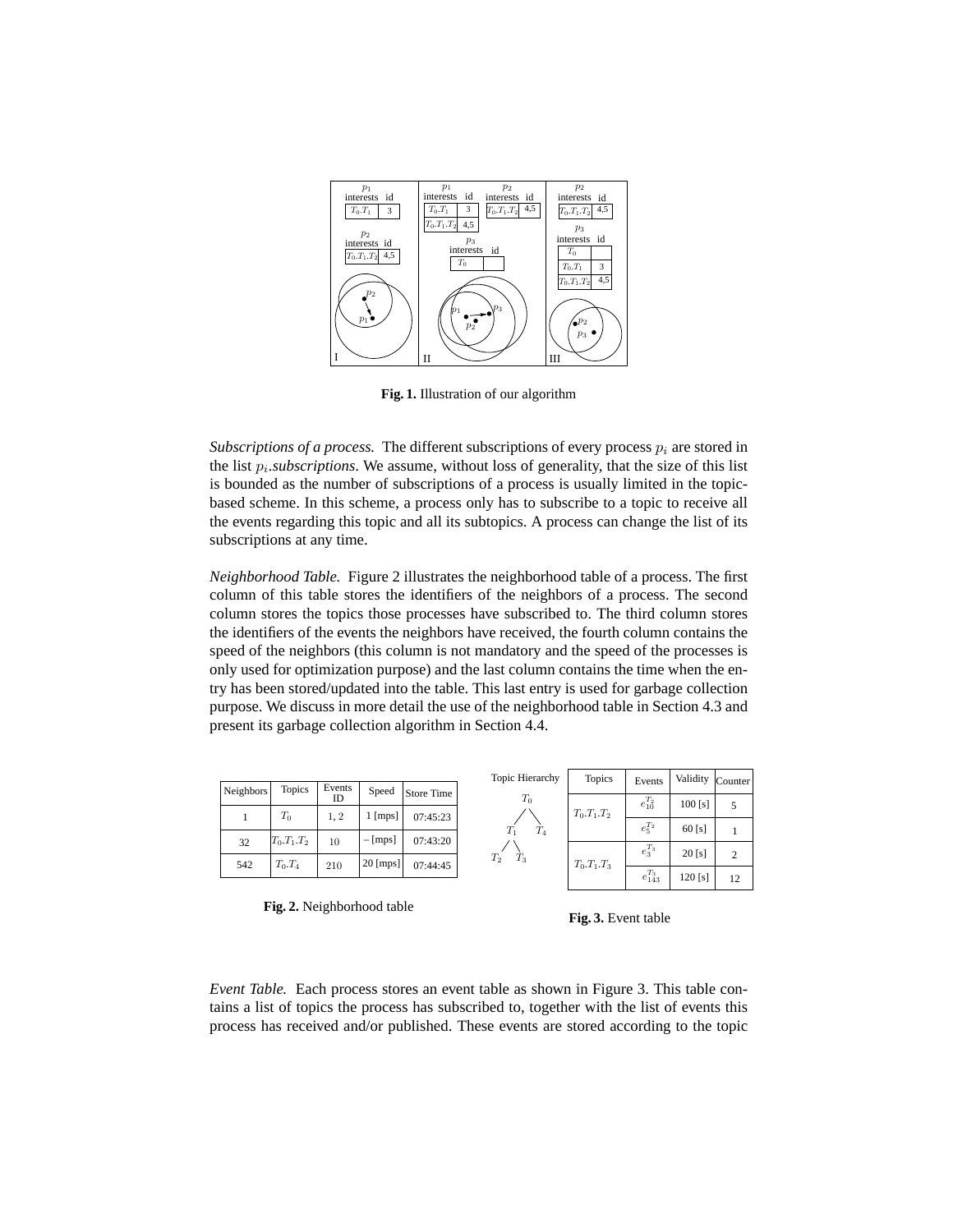hierarchy (from the partial topic tree information the process has). Each event has a unique identifier (*id*), a validity period (*validity*), a counter (*counter*), a topic (*topic*) and its internal data information (*data*: this information is not shown in Figure 3). The validity period expresses the time interval after which the event can be removed from the system. The counter represents the number of times an event has been forwarded; it is used, together with the validity period, in the garbage collection phase (see Section 4.4).

*The events to send.* This structure contains the events a process sends to its neighbors. This structure can be, at most, as big as the event table (if a process has to send all its events to its neighbors). The structure is reset each time the events are sent (i.e., after each back-off).

### **4.2 Neighborhood Detection**

Before detecting neighbors, the processes have to subscribe to topics they are interested in. The subscription/unsubscription sub-protocol is depicted in Figure 5. Basically, when a process wants to subscribe to a specific topic, it adds this topic to its list of subscriptions and starts the *heartbeat* and *neighborhoodGC*<sup>6</sup> tasks. A process that wants to unsubscribe to a topic, removes this topic from its list of subscriptions. When the list of subscriptions is empty, the *heartbeat* and *neighborhoodGC* tasks are stopped.

- 1: {*The subscriptions of the process*}
- 2:  $p_i$  subscriptions =  $\emptyset$ ;<br>3: {*The neighborhood table* }
- 4: neighborhoodTable =  $\emptyset$ ;
- 5: {*The event table*}
- 6: eventsTable =  $\emptyset$ ;
- 7: {*The structure containing the events to send*}
- 8: eventsToSend =  $\emptyset$ ;
- 9: {*The default heartbeat delay*}
- 10:  $HBDelay = 15000;$
- 11: {*The default neighborhood garbage collection delay*}
- 12: NGCDelay = HBDelay\*HB2NGC;
- 13: {*The default back-off delay*}
- 14: BODelay =  $\frac{HBDelay}{HB2BO}$ ;

**Fig. 4.** Data structures

For each process  $p_i$ 

- 1: {*The subscription algorithm*}<br>2: upon subscribe( $T<sub>k</sub>$ ) do
- 2: **upon** SUBSCRIBE( $T_k$ ) **do**<br>3. *n*<sub>i</sub> subscriptions =  $n_i$  subscriptions</sub>
- 3:  $p_i$  subscriptions =  $p_i$  subscriptions  $\cup T_k$ ;<br>4: **if** (HEARTBEAT not started) **then** 4: **if** (HEARTBEAT not started) **then**<br>5. start HEARTBEAT:
- 
- 5: start HEARTBEAT;<br>6: end if
- 6: **end if**<br>7: **if** (NEI<br>8: **start**  $if$  (NEIGHBORHOODGC not started) then
- 8: start NEIGHBORHOODGC;<br>9. end if
- 9: **end if** 10: **end upon**
- 11: {*The unsubscription algorithm*}
- 
- 12: **upon** UNSUBSCRIBE( $T_k$ ) **do**<br>13:  $p_i$  subscriptions =  $p_i$  subscriptions 13:  $p_i$ .subscriptions =  $p_i$ .subscriptions \  $T_k$ ;<br>14: **if**  $(p_i$ .subscriptions ==  $\emptyset$ ) **then**
- 14: **if**  $(p_i$  subscriptions ==  $\emptyset$ ) **then**<br>15: **stop HEARTBEAT;** stop NEIG
- 15: stop HEARTBEAT; stop NEIGHBORHOODGC;<br>16: end if
- end if 17: **end upon**

**Fig. 5.** Subscription, unsubscription

The heartbeats of a process carry the list of subscriptions of the process (e.g., " $T_0$ ,  $T_1, \ldots, T_n$ ") along with its process identifier and its current speed. As we pointed, the

For each process  $p_i$ 

<sup>6</sup> The *neighborhoodGC* task is used for garbage collecting the entries of the neighbors' identities from the neighborhood table; it is presented in Section 4.4.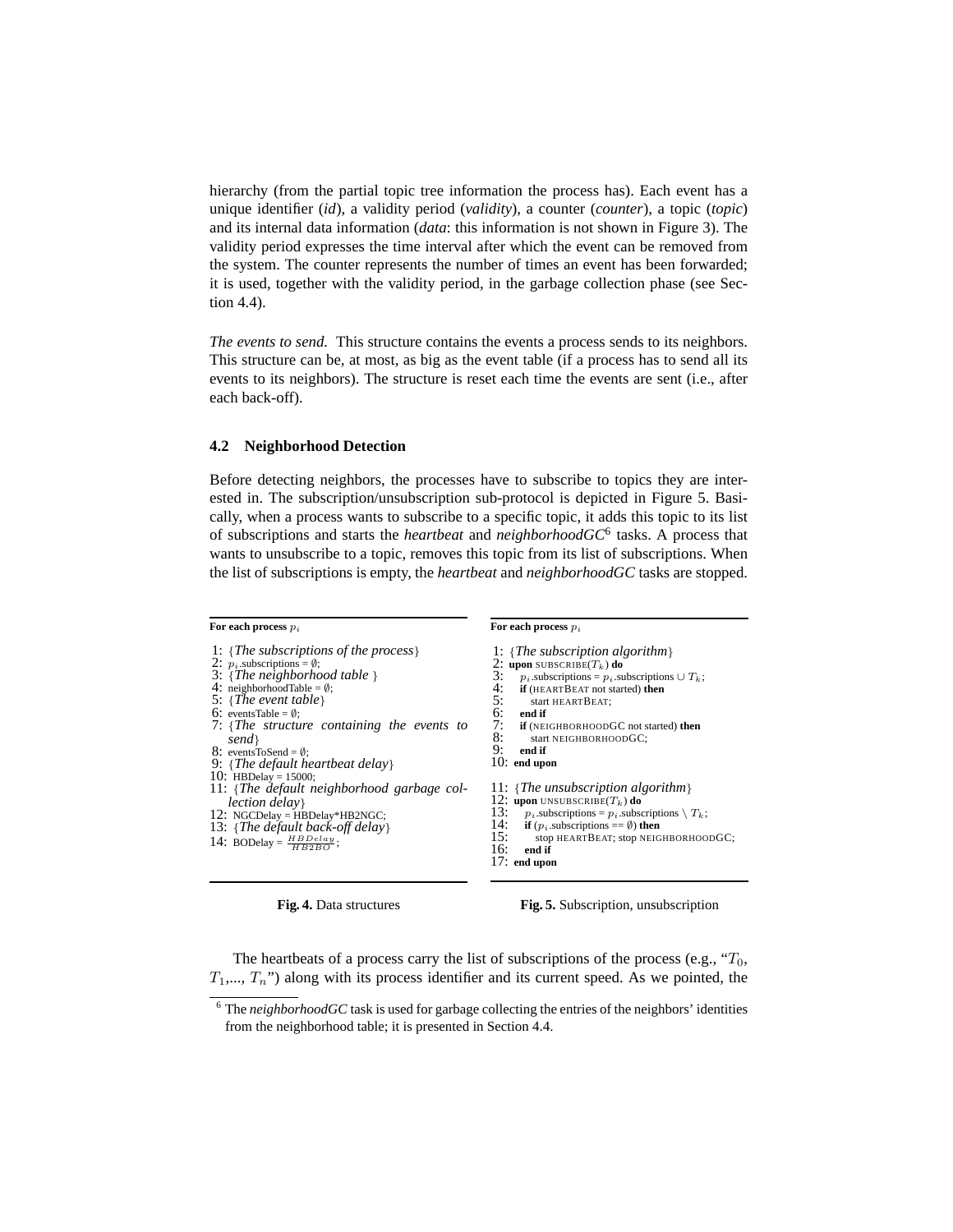information about the speed of the processes is not mandatory and is only used as an optimization. For instance, this information can be used to tune the number of heartbeat messages according to the speed of the process and the speed of its neighbors. In a dynamic environment, the delay between two heartbeats could be set to a shorter period than in a more static one.

After receiving the heartbeat messages, each process builds a view of its neighborhood, together with a list of their subscriptions. If two neighboring processes do not share any common topics, these topics are not stored in their respective neighborhood table. The neighborhood information of a process is stored in a specific table (Figure 2) and updated accordingly (using the UPDATENEIGHBORINFO() method<sup>7</sup>).

#### For each process  $p_i$ 1: {*The heartbeat task*} 2:  $\text{task HEARTBEAT}}$ <br>3:  $\text{SED}(i, p_i, \text{subs})$  $SEND(i, p_i.subscriptions, [currentSpeed]);$ 4: **end** 5: {*When receiving a heartbeat message*} 6: **upon** RECEIVE(j,subscriptions,[speed]) **do** 7: **if** subscriptions  $\in p_i$  subscriptions **then**<br>8: RAISE new neighborEvent(i.subscriptions) 8: RAISE new neighborEvent(j,subscriptions);<br>9: if  $(i \notin$  neighborhoodTable) then 9: **if** ( $j \notin \text{neighborhoodTable}$ ) **then**<br>10: neighborhoodTable  $\cup$ 10: neighborhoodTable ∪ (j,subscriptions,[speed],currentTime); 11: **else** 12: UPDATENEIGHBORINFO(j, subscriptions,[speed],currentTime); 13: **end if**  $14:$  **end if**<br> $15:$  **COMP** 15: COMPUTEHBDELAY(neighborhoodTable);<br>16: COMPUTENGCDELAY(); COMPUTENGCDELAY(); 17: **end upon** For each process  $p_i$ 18: {*A new neighbor has been detected*} 19: **upon** new neighborEvent(j,subscriptions) **do**<br>20: **if** subscriptions  $\in$  *n*<sub>i</sub>, subscriptions **then** 20: **if** subscriptions  $\in p_i$  subscriptions **then**<br>21: SEND(i.GETEVENTSIDS(subscription) SEND(i,GETEVENTSIDS(subscriptions, eventsTable)); 22: **end if** 23: **end upon** 24: {*Reception of a list of events identifiers*} 25: **upon** RECEIVE(j, eventsIDs) **do**<br>26: **if**  $j \in$  neighborhoodTable **then**<br>27: **for all** eventID  $\in$  eventsIDs 26: **if** j ∈ neighborhoodTable **then** 27: **for all** eventID ∈ eventsIDs **do** UPDATENEIGHBOREVENTINFO(j, eventID, currentTime); 29: **end for** 30: RETRIEVEEVENTSTOSEND();<br>31: end if 31: **end if** 32: **end upon**

**Fig. 6.** Neighborhood detection

If the subscriptions of a process match the ones of its neighbor, they then exchange the event identifiers they have subscribed to (the event identifiers are retrieved via the GETEVENTSIDS() method<sup>8</sup>). Once those event identifiers are received, the process updates its neighborhood table with those and checks if it has to send events to its neighbors (via the RETRIEVEEVENTSTOSEND() method, described in Section 4.3). The identifiers of the events are exchanged instead of the actual events to minimize the duplicate messages. It may happen that a process and its neighbors have the same set of events; in this case, there is no need for them to exchange the events.

The computation of the time intervals for  $(1)$  the heartbeat messages,  $(2)$  the neighborhood garbage collection and (3) the back-off period are determined at the reception

 $<sup>7</sup>$  This method is omitted for space limitations. It simply consists of updating the information</sup> (i.e., subscriptions, speed and store time) corresponding to the right neighbor.

<sup>&</sup>lt;sup>8</sup> Again, this method is omitted for space limitations. It consists in retrieving, from the *eventsTable*, the event identifiers of the received events corresponding to a certain topic.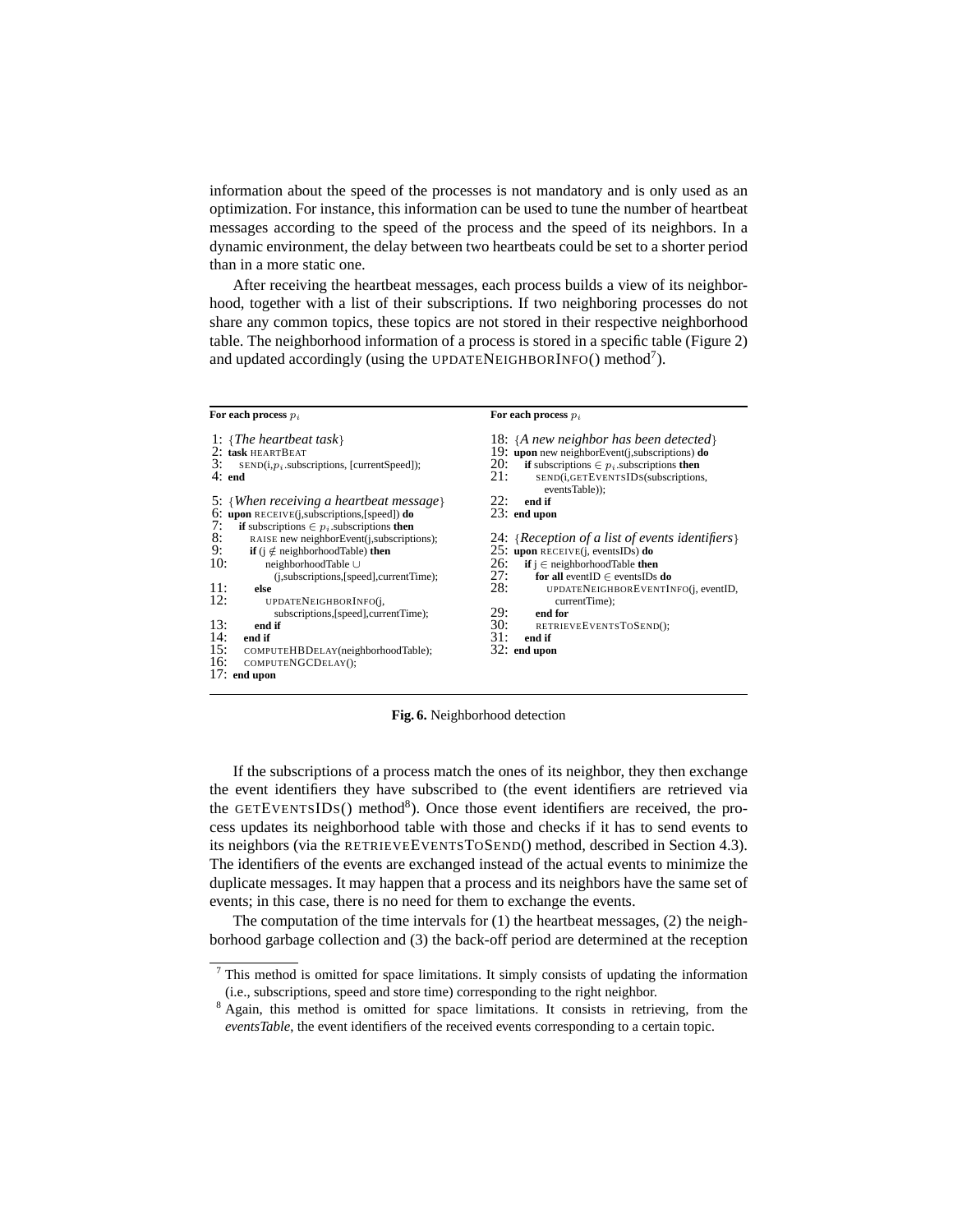| For each process $p_i$                                                                                                                                                                                                                                                                                                                                                                                                                                                                                                                                                                                                                                                                                                                                                                                                                          | For each process $p_i$                                                                                                                                                                                                                                                                                                                                                                                                                                                                                                                                                                                                                                                                                                                                                                                                                                                                       |  |  |
|-------------------------------------------------------------------------------------------------------------------------------------------------------------------------------------------------------------------------------------------------------------------------------------------------------------------------------------------------------------------------------------------------------------------------------------------------------------------------------------------------------------------------------------------------------------------------------------------------------------------------------------------------------------------------------------------------------------------------------------------------------------------------------------------------------------------------------------------------|----------------------------------------------------------------------------------------------------------------------------------------------------------------------------------------------------------------------------------------------------------------------------------------------------------------------------------------------------------------------------------------------------------------------------------------------------------------------------------------------------------------------------------------------------------------------------------------------------------------------------------------------------------------------------------------------------------------------------------------------------------------------------------------------------------------------------------------------------------------------------------------------|--|--|
| 1: {Computation of the events to send}<br>2: function RETRIEVEEVENTSTOSEND()<br>3:<br>eventsToSend = $\emptyset$ :<br>4:<br>for all neighbor $\in$ neighborhood Table do<br>5:<br><b>if</b> neighbor.subscriptions $\in p_i$ subscriptions <b>then</b><br><b>for all</b> $e_{\nu}^{T_j} \in$ events Table <b>do</b><br>6:<br>7:<br><b>if</b> $T_i \in$ neighbor subscriptions & &<br>$k \notin$ neighbor.eventsIDs & &<br>$\text{val}(e_k^{T_j}) < \text{currentTime}$ then<br>eventsToSend $\cup e_{\iota}^{T_j}$ ;<br>8:<br>9:<br>end if<br>10:<br>end for<br>11:<br>end if<br>12:<br><b>if</b> events ToSend $\neq \emptyset$ then<br>13:<br>COMPUTEBODELAY();<br>14:<br>if backOff not started $&&$<br>BODelay $!=$ null then<br>15:<br>start backOff with computed BODelay;<br>16:<br>end if<br>17:<br>end if<br>18:<br>end for<br>19: end | 1: {Computation of the hearbeat delay}<br>2: function COMPUTEHBDELAY(neighborhoodTable)<br>3:<br>$averageSpeed =$<br>AVERAGESPEED(neighborhoodTable);<br>4:<br><b>if</b> averageSpeed $\neq$ null <b>then</b><br>5:<br>$HBDelay = \frac{x}{averageSpeed}$ ;<br>6:<br>end if<br>7:<br>$HBDelay = MIN(HBDelay, heartbeat upper bound);$<br>8:<br>$HBDelay = MAX(HBDelay, heartbeat lower bound);$<br>$9:$ end<br>10: {Computation of the neighborhood<br>garbage collection delay<br>11: function COMPUTENGCDELAY()<br>12: NGCDelay = HBDelay*HB2NGC;<br>$13:$ end<br>14: {Computation of the back-off delay}<br>15: function COMPUTEBODELAY()<br>16:<br>if BODelay $==$ null then<br>17:<br>$BODelay =$<br>HBDelay<br>$\overline{HB2BO*sizeof(eventsToSend)}$<br>18:<br>else<br>19:<br>$BODelay = MIN(BODelay,$<br>$\frac{HBDelay}{HB2BO*sizeof(eventsToSend)}$<br>20:<br>end if<br>$21:$ end |  |  |

**Fig. 7.** Event retrieval

**Fig. 8.** Computing delays

of the heartbeat messages, using respectively the following methods: (1) COMPUTE-HBDELAY(), (2) COMPUTENGCDELAY() and (3) COMPUTEBODELAY(). Figure 8 describes an implementation of these methods. Parameter *x* represents a variable the programmer can use to tune the heartbeat delay with respect to the average speed of the processes (for instance, *x* can represent the propagation radius of the wireless device). Parameters *HB2BO*, respectively *HB2NGC*, represent the factors by which the heartbeat delay is divided, respectively multiplied, in order to set the periodicity of the back-off delay, respectively the neighborhood garbage collection delay.

## **4.3 Dissemination**

Our dissemination scheme algorithm is described in Figure 9. Basically the process uses the PUBLISH() method to send the event to the neighboring processes if at least one of those has subscribed to the topic of the event. In calling this method, the process updates the neighbor information in its neighborhood table (via the UPDATENEIGH-BOREVENTINFO() method<sup>9</sup>).

As soon as a process receives an event, it updates its neighborhood table (using the UPDATENEIGHBOREVENTINFO() method) with the list of neighbor identifiers it

 $9$  For space limitation, this method is not shown in the algorithm; it basically consists in updating the list of the presumed received events of a neighbor with the event identifier given as a parameter.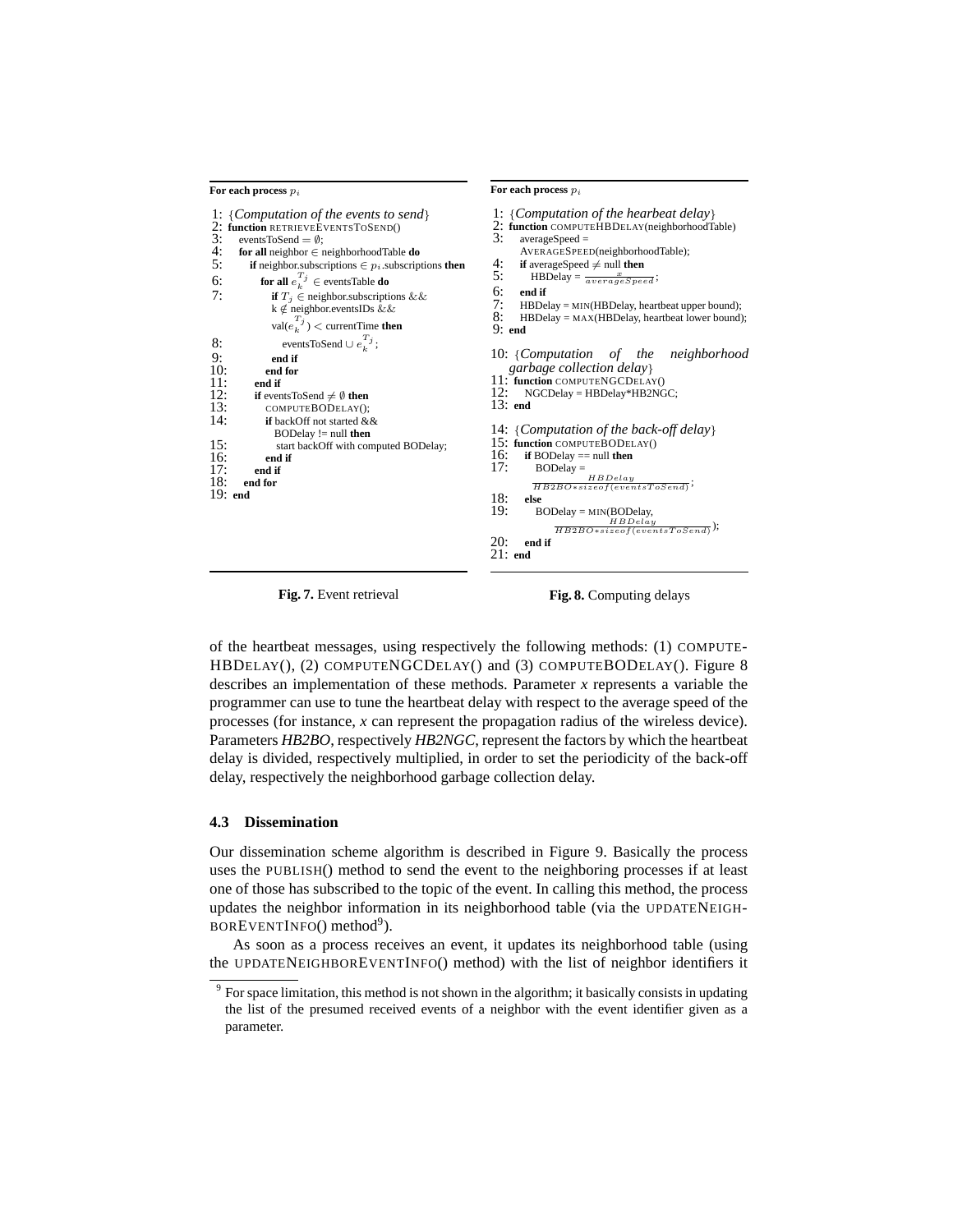received with the events. The process then checks if it has subscribed to the topic of that event and if so, it delivers it to the application and adds it to its event table (after checking that the event table is not full, otherwise it calls the GARBAGECOLLECT() method). If the process has not subscribed to the topic of the event, it simply drops it. Once it has delivered the event to the application, the process checks if it has to forward its events to its neighbors (i.e., RETRIEVEEVENTSTOSEND() method, Figure 7).

If a process  $p_i$  finds out that some of its neighbors have subscribed to the topic of the still valid events  $p_i$  owns,  $p_i$  starts a back-off period (the back-off delay is determined by the function COMPUTEBODELAY()<sup>10</sup>). Taking into account the events that have been received by the processes reduces the number of useless retransmissions and hence prevents duplicates and saves bandwidth.

Once the back-off delay expires, the events to send are recomputed (in case the neighborhood of the process has changed between the beginning and the end of the back-off or if the validity period of an event expires) and the new events are sent, together with a list of its neighbor identifiers. The sending process then updates its neighborhood table and increments the counter of each event that has just been sent.

### **4.4 Garbage Collection**

We present here how the different data structures are garbage collected in order to conserve the sparse memory optimally.

*Subscription list of a process.* As stated in Section 4.1, we can assume that the size of this data structure is limited and the information it contains is constantly updated when the process decides to subscribe or unsubscribe to specific topics.

*Neighborhood table.* Each time the *neighborhood garbage collection delay* expires, the process identities whose store times have expired are collected from the neighborhood table (see Figure 10). As this task is executed periodically and as we assume that the total number of neighbors is limited, the size of the table is bounded.

*Event table.* Each time a new event has to be stored in the *eventsTable*, a check to test if the memory is full is done. If the check succeeds, one event, whose validity period has expired, is garbage collected. If all the events in the *eventsTable* are still valid, we run a garbage collection algorithm based on the notion of validity period and on the number of times an event was propagated. This algorithm ensures that events with high validity periods that have been propagated several times are garbage collected before events with short validity periods that have never been forwarded. Equation 1 captures the way we collect the events, based on: (1) their validity period (i.e., val $(e_k^{T_j})$ ) and (2) the number of times an event has been forwarded (i.e.,  $\text{fwd}(e_k^{T_j})$ ). The garbage collection function for an event  $e_k^{T_j}$  is given as  $(\forall val(e_k^{T_j}), fwd(e_k^{T_j}) \in \mathbb{N}^*)$ :

<sup>&</sup>lt;sup>10</sup> An implementation is given in Figure 8. In this implementation, the back-off delay depends on the heartbeat delay and the total number of events to send.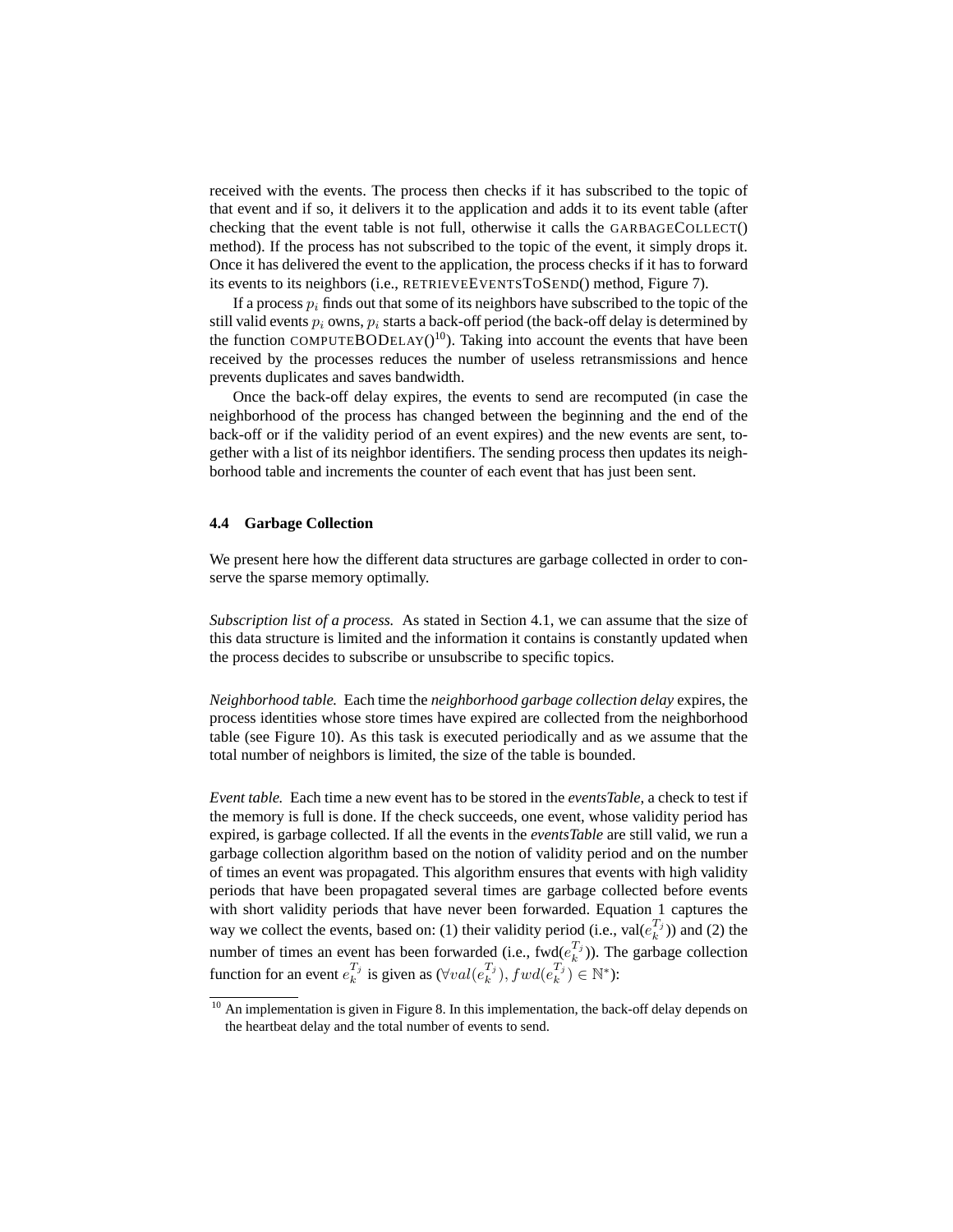#### For each process  $p_i$

| 1:                              | ${Executed when the back-off expires}$                |
|---------------------------------|-------------------------------------------------------|
| 2:                              | upon backOff expiration do                            |
| 3:                              | $BODelay = null;$                                     |
| 4:                              | if events ToSend $\neq \emptyset$ then                |
|                                 | SEND(i, eventsToSend, neighborsIDs);                  |
|                                 | $eventsIDs = GETEVENTSIDs(eventsToSend);$             |
|                                 | for all neighborID $\in$ neighborhoodTable do         |
| 5:<br>6:<br>7: 8:<br>9:         | for all id $\in$ eventsIDs do                         |
|                                 | UPDATENEIGHBOREVENTINFO(neighborID,                   |
|                                 | id);                                                  |
| 10:                             | end for                                               |
| 11:                             | end for                                               |
| 12:                             | INCREMENT(eventsToSend, eventsTable);                 |
| 13:                             | end if                                                |
|                                 | 14: end upon                                          |
|                                 |                                                       |
| 15:                             | ${Reception of a list of events}$                     |
| 16:                             | upon RECEIVE(j, events, neighborsIDs) do              |
|                                 |                                                       |
| 17:                             | for all $e_k^{T_j} \in$ events do                     |
| 18:                             | for all neighbor $ID \in$ neighbors $IDs$ do          |
| 19:                             | UPDATENEIGHBOREVENTINFO(neighborID,                   |
|                                 | $k)$ :                                                |
| 20:                             | end for                                               |
| 21:                             | <b>if</b> $T_i \in p_i$ subscriptions &&              |
|                                 | $e_k^{T_j} \notin$ events Table then                  |
| 22:                             | interested = true; STOP backOff timer;                |
| $\frac{23}{24}$ :<br>24:<br>25: | if eventsTable is full then                           |
|                                 | garbageCollect(eventsTable);                          |
|                                 | end if                                                |
| 26:                             | eventsTable $\cup e_k^{T_j}$ ;DELIVER $(e_k^{T_j})$ ; |
| 27:                             |                                                       |
| $\overline{2}\overline{8}$ :    | end if                                                |
|                                 | end for                                               |
| 29:                             | <b>if</b> interested then                             |
| $\frac{30}{31}$                 | RETRIEVEEVENTSTOSEND();                               |
|                                 | end if                                                |
|                                 | $32:$ end upon                                        |
|                                 |                                                       |

### For each process  $\boldsymbol{p}_i$

|     | 33: {Publication of a new event $e_{\iota}^{T_j}$ } |
|-----|-----------------------------------------------------|
|     | 34: function PUBLISH(i, $e_k^{T_j}$ , neighborsIDs) |
| 35: | for all neighbor $\in$ neighborhood Table do        |
| 36: | <b>if</b> neighbor.subscriptions $\in$              |
|     |                                                     |

- $p_i$  subscriptions  ${\bf then}$
- $\frac{37}{38}$ : interested = true; break;
- 38: **end if**<br>39: **end for**<br>40: **if** interest

```
39: end for
```
- 40: **if** interested **then**
- 41: SEND(i,  $e_k^{T_j}$ , neighborsIDs);
	-
- 42: **for all** neighborID ∈ neighborhoodTable **do** 43: UPDATENEIGHBOREVENTINFO(neighborID, k);

```
44: end for
```
- 45: **end if** 46: **if** eventsTable is full **then**<br>47: garbageCollect(eventsT
- 47: garbageCollect(eventsTable);<br>48: end if
- 48: **end if**
	-
- 49: eventsTable ∪  $e_k^{T_j}$ ; DELIVER( $e_k^{T_j}$ );<br>50: **if** (NEIGHBORHOODGC not started) **then**
- 50: if (NEIGHBORHOODGC not s<br>51: start NEIGHBORHOODGC;<br>52: end if
	-

```
52: end if
53: end
```
### **Fig. 9.** Dissemination

### For each process  $p_i$

- 1: {*Garbage collection of the neighborhood table*}
- 
- 2: **task** neighborhoodGC<br>3: **for all** neighbor  $\in$  neighbor  $\in$  neighbor  $\in$  neighbor  $\in$  N
- 3: **for all** neighbor ∈ neighborhoodTable **do** 4: **if** currentTime NGCDelay > neighbor.storeTime **then**
- 5: REMOVE(neighbor,neighborhoodTable);<br>6: end if
- 6: **end if** 7: **end for** 8: **end**
- 
- 

For each process  $\boldsymbol{p}_i$ 

- 9: {*Garbage collection of the events table*} 10: **function** garbageCollect(eventsTable)
- 11:  $gc = null;$ 
	-
- 12: **for all**  $e_k^{T_j} \in \text{eventsTable }$ **do**
- 13: **if**  $val(e_k^{T_j}) >$  currentime **then**
- 14:  $\qquad \qquad$  gc =  $e_k^{T_j}$ ; break;
- 15: **end if**  $\overline{f}$

16: if 
$$
\frac{val(e_k^{t,j})}{(fwd(e_k^{t})+val(e_k^{T_j}))} \leq \frac{1}{(fwd(gc)+val(gc))}
$$

- 17:  $\sec = e_k^{T_j};$
- 
- 18: **end if**
- 19: **end for** REMOVE(gc,eventsTable);
- 21: **end**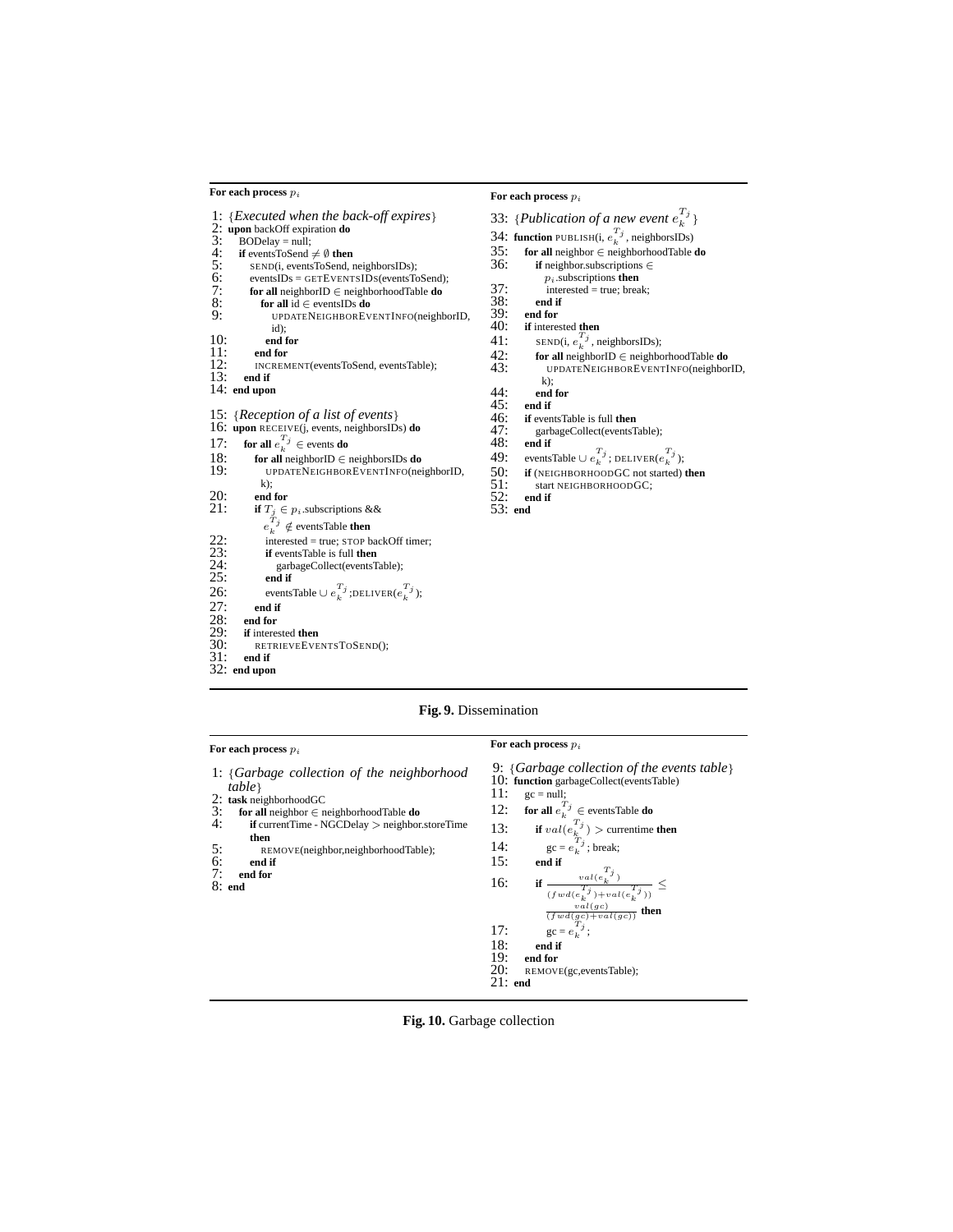$$
gc(e_k^{T_j}) = \frac{val(e_k^{T_j})}{(fwd(e_k^{T_j}) + val(e_k^{T_j}))}
$$
(1)

For instance, an event with a validity period of 2[min] that has been forwarded less than 2 times, will be collected after an event with a validity period of 5[min] that has been forwarded 5 times.

*The events to send.* As discussed in Section 4.1, the data structure capturing the events to be sent does not need to be garbage collected as it is reset every back-off period. Moreover, its size depends on the size of the event table, but as this data structure is efficiently garbage collected, the size of the *events to send* list cannot grow indefinitely.

## **5 Performance**

We present here performance results obtained from simulating our algorithm, according to the two popular mobility models. We first describe the simulation setting and then give the actual performance measurements.

### **5.1 Environment**

Our algorithm was simulated using *Qualnet 3.7* [8], directly on the 802.11b MAC layer, in the two different mobility models: (1) random waypoint [5] and (2) city section [6].

*Configuration Parameters.* The size of the events is set to 400 bytes, *x* to 40, *HB2BO* to 2 and *HB2NGC* to 2.5. The heartbeat upper bound period is set to 1[s] for the random waypoint model and varies in the city section model. The mobility of the processes and the validity periods of the events vary (see the following performance measurement configuration). The choice of these values (i.e., *x*, *HB2BO* and *HB2NGC*) reflects a trade off between the overall number of messages sent (heartbeats, events identifiers, and actual events) and the reliability of the dissemination. For the random waypoint model, the data were gathered after the first 600 seconds of the simulation time (due to the high variability in the neighborhood percentage during these first seconds [9]).

*Random Waypoint in Qualnet.* In our experiments, the pause time is always set to 1[s]. The maximum and minimum speed vary during the entire set of experiments, see Section 5.2. Moreover, in this model, we have conducted our experiments on a virtual area of  $25[km^2]$ , populated randomly with 150 processes. Regarding the overall settings of the simulator, a "standard" 802.11b ad-hoc network was used. The transmission power is 15[db] for all the rates 1,2,6 and 11[Mbps], whereas the reception sensitivity is -93[db], -89[db], -87[db] and -83[db] for 1,2,6 and 11[Mbps] respectively.<sup>11</sup> The channel frequency is 2.4[Ghz] and uses a statistical propagation model, with a limit of -111[dbm] and a two ray path loss model. Each process has an omni-directional antenna with an efficiency of 0.8.

<sup>&</sup>lt;sup>11</sup> This corresponds to a radio range of a sphere which radius is  $442[m]$ ,  $339[m]$ ,  $321[m]$  and 273[m] respectively.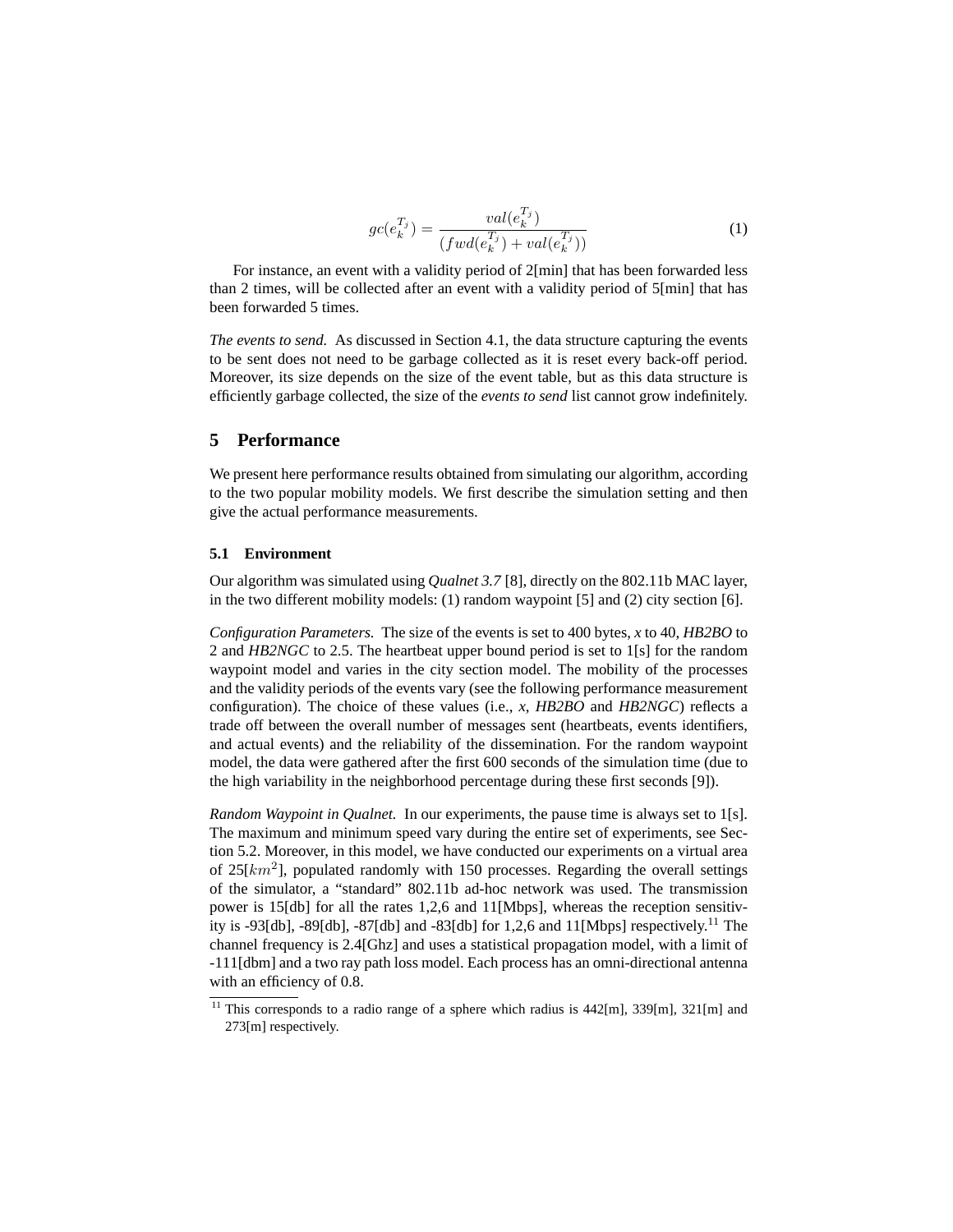*City Section in Qualnet.* For this model, the map of our campus at EPFL was chosen and a specific mobility model for 15 processes was created. The EPFL campus covers 1200x900 $[m^2]$ . The processes do not walk/drive randomly on each of the roads. The real traffic conditions were considered (e.g., some roads are more often used than others). The overall settings of the simulator are the same as for the random waypoint, except for the reception sensitivity which is -65[db] for all rates  $(1,2,6$  and  $11[\text{Mbps}])^{12}$ . We have adapted these values to simulate the real radio range of a city.

### **5.2 Results**

*Random Waypoint Model.* We conducted the simulation for different speeds: 0[mps], 1[mps], 5[mps], 10[mps], 20[mps], 30[mps] and 40[mps]. All the simulations were run 30 times with different initialization (i.e., seed) values and the results presented in each case were averaged over the 30 obtained values. One event is published in each case.

In the first experiment, the validity period of the events and the speed of the processes were considered. The plain and dashed graphs of Figure 11 represent reliability values obtained when only 20% and 80%, of the processes, have respectively subscribed to the topic of the event. We can see that, when few processes have subscribed to that topic (20%), it is very difficult to achieve high reliability, unless if the processes move at high speed. We can explain this by the fact that the area is far too big with respect to the number of subscribers. If only 20% of them have subscribed to the topic of the event, we end up with only 30 processes for a region of  $25[km^2]$ ; the network is too sparse. However, when more processes have subscribed to the topic (80%), we can achieve a fairly high reliability with different validity periods and different speeds of the processes. For example, processes moving at 10[mps] and publishing events with a validity period of 180[s] have the same 95% reliability than processes moving at 30[mps] and publishing events with a validity period of 90[s]. Interestingly, under some lower bounds of validity period, it is possible, to achieve a specific reliability given different mobility models and speeds of the processes.





**Fig. 11.** Probability of event reception as a function of the validity period, the speed of the processes and the number of subscribers

**Fig. 12.** Probability of event reception as a function of the validity period and the number of subscribers, in a heterogeneous mobile environment

<sup>&</sup>lt;sup>12</sup> This corresponds to a radio range of a sphere which radius is  $44[m]$ .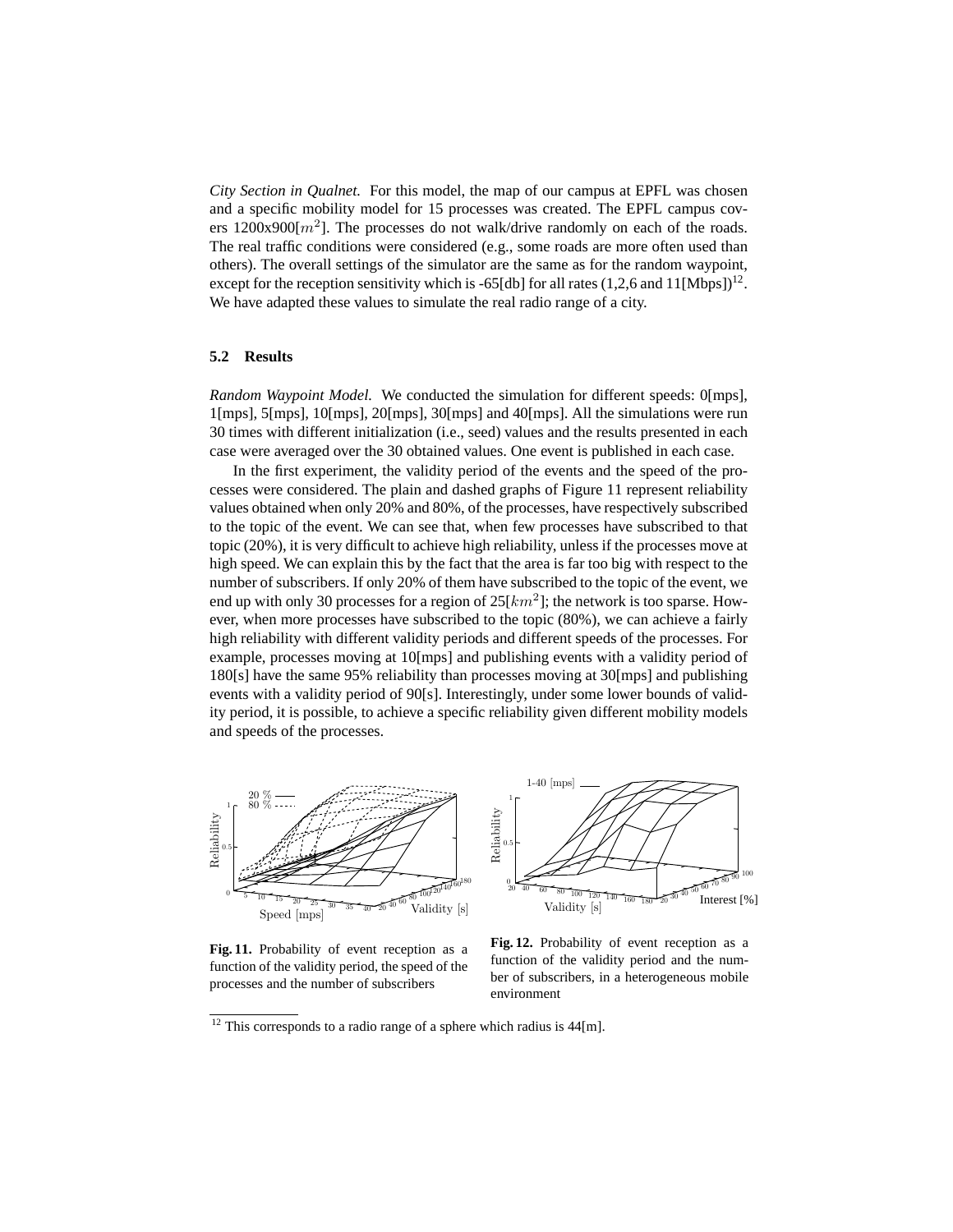In Figure 12, we depict the same experiments as before, except that now we have a more heterogeneous mobile network, in which the processes randomly move between 1[mps] and 40[mps]. With a low number of subscribers, the reliability is low also. However, even if only 60% of the processes have subscribed to the topic of an event with a validity period of 120[s], all of them receive the event. We can relate these results to the ones of a network in which all processes move at a speed of 20[mps]. Indeed, according to our results, the overall reliability depends on the validity period and the average speed of the processes in the network, rather than on the specific speed of each process.

*City Section Model.* In this model, all 15 processes drive at a given speed which is the speed limit of the road they are currently driving on (which is between 8[mps] and 13[mps]) and it may happen that they stop for a while for several reasons (red light, parking etc.). In all experiments, all processes, in turn, become the original publisher. This basically means that the original publisher is not always the same process but changes for each experiment. Again, all experiments were conducted 30 times and the results we present are an average over these 30 times for the 15 publishers.

In the first set of experiments, the importance of the heartbeat period over the overall reliability was measured. In such a network, with no upper bound set, the processes send heartbeats every 4[s] (which is the fraction of x over the average speed of 10[mps]). Figure 13 depicts the different results obtained when varying the heartbeat upper bound period from  $1\{s\}$  to  $5\{s\}$ , where all the processes have subscribed to the topic of the event and where the validity period of this event is 150[s].

| Heartbeat upper bound period [s] |  |  |  |  |  |
|----------------------------------|--|--|--|--|--|
|                                  |  |  |  |  |  |
| 76.9% 75.1% 65.5% 69.9% 54.0%    |  |  |  |  |  |

| Subscribers [%] |                               |  |  |  |  |
|-----------------|-------------------------------|--|--|--|--|
|                 | 20%   40%   60%   80%   100%  |  |  |  |  |
|                 | 58.1% 59.7% 62.5% 68.6% 76.9% |  |  |  |  |

**Fig. 13.** Probability of event reception as a function of the heartbeat period

**Fig. 14.** Probability of event reception as a function of the number of subscribers

We can notice that there is no real difference in reliability between the heartbeats sent every 1[s] or 2[s]. However, between 1[s]-2[s] and 5[s], we have a loss of 22% reliability. Interestingly, having heartbeats every 4[s] is better than having them every 3[s]. This surprising result is explained by the fact that, with this heartbeat period of 3[s], the messages sent by the processes are more likely to collide.

In the second set of experiments, the heartbeat upper bound period was set to 1[s] and the number of subscribers varied from 20% to 100%. Interestingly, these results are not comparable with the ones obtained in the random waypoint model. Indeed, even if only 20% of the processes have subscribed to the topic of the event, almost 60% of them receive the event which is better than the previous model. This can be explained by the fact that, in this model, the processes follow specific paths defined according to specific rules, so they are more likely to become neighbors than in the random waypoint model, especially if certain roads have more importance than others (which was the case in our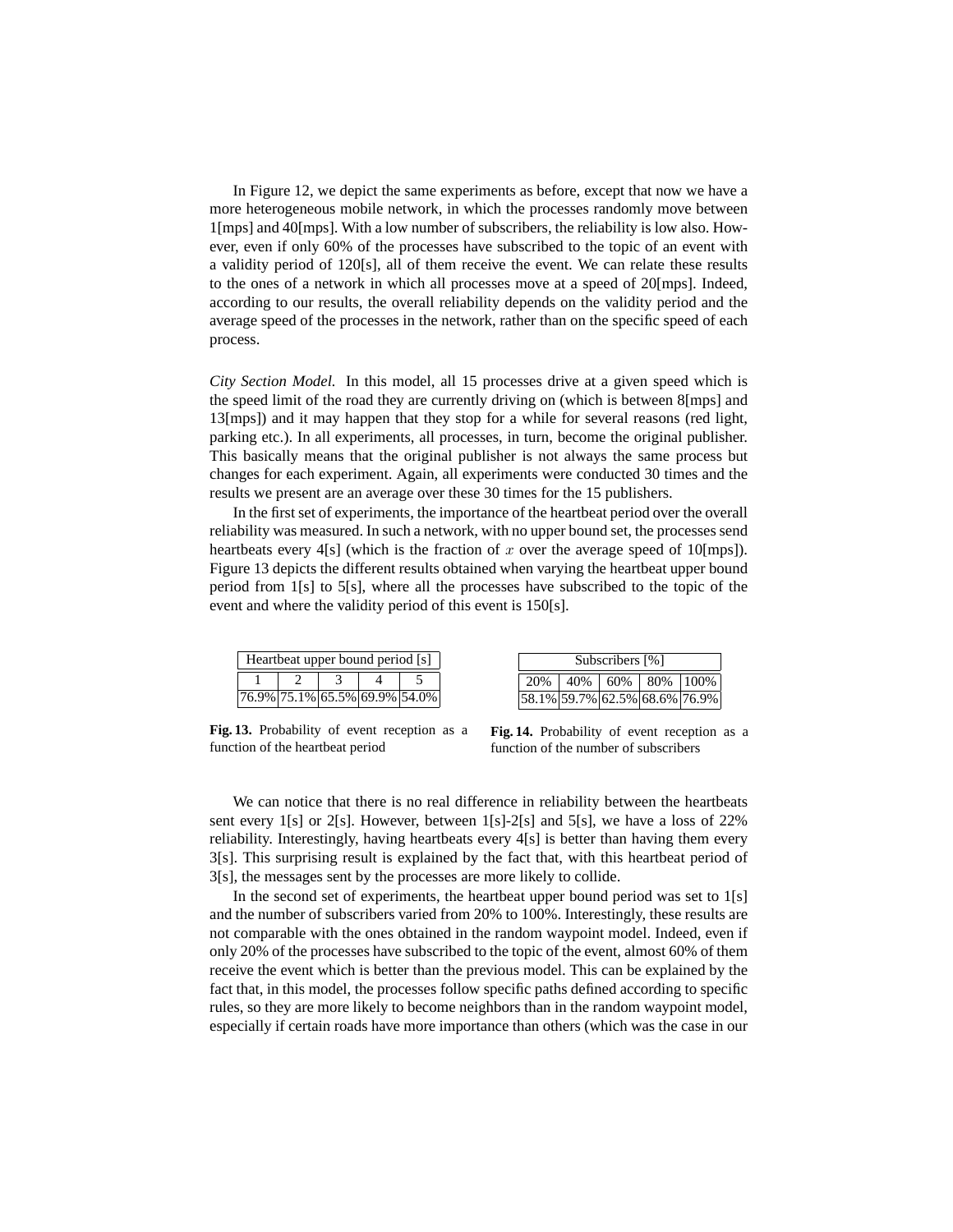simulations). We also point out the importance of the path taken by the processes when we compare the reliability achieved by each of the publishers. In Figure 15, we depict the maximum difference between the minimum reliability and the maximum reliability between the publishers, for different percentage of subscribers. There can be a huge difference of reliability between the publishers that originally publish the event and this difference is due to the path taken by the publisher.

| Subscribers [%]               |                         |  |  |  |  |
|-------------------------------|-------------------------|--|--|--|--|
| 20%                           | $140\%$ 60\% 80\% 100\% |  |  |  |  |
| 40.9% 44.7% 47.9% 53.9% 60.0% |                         |  |  |  |  |

| Event Validity Period <sup>[s]</sup> |  |  |  |  |                                                 |  |
|--------------------------------------|--|--|--|--|-------------------------------------------------|--|
|                                      |  |  |  |  | $25 \mid 50 \mid 75 \mid 100 \mid 125 \mid 150$ |  |
|                                      |  |  |  |  | 11% 27% 44% 52% 69% 77%                         |  |

**Fig. 15.** Difference of reliability between the processes

**Fig. 16.** Probability of event reception as a function of the event validity period

In the third set of experiments, the heartbeat upper bound period was set to  $1[s]$ and the validity period of the events varied between 20[s] and 150[s]. In Figure 16, we can see that the validity period of the event has a crucial importance on the overall reliability. This comes from the fact that, in this specific model, we cannot distinguish *where* and *when* the processes become neighbors. In the random waypoint model, the processes exchange information uniformly during the simulation: there is no real hotspot where the processes meet. On the contrary, in the city section model, the processes are more likely to meet and exchange their information at social meeting points, hence the huge differences in reliability.

*Frugality.* To quantify the frugality of our algorithm, it was compared with three alternative approaches: (1) simple flooding, (2) simple flooding while taking into account the interests of the subscriber (interests-aware flooding) and (3) simple flooding in taking into account the interests of both the subscriber and its neighbors (neighbors' interests flooding). In (1), an event is sent every second by a process to all its neighbors which in turn, irrespective of their interests, propagates it with the same technique. In (2), the processes, at every one second interval, propagate only the events they are interested in. In (3), a process propagates an event to its neighbors only if the process itself and its neighbors are interested in the event. We compared four different measurements: (1) the bandwidth used per process, (2) the number of events sent per process, (3) the number of duplicates received per process and (4) the number of parasite events received per process.

All of the following measurements were averaged over 30 experiments and have been done using the random waypoint model described above with the speed of the processes set to 10[mps] (in order to compare the approaches with the same reliability degree)<sup>13</sup>. The size of one heartbeat was set to 50 bytes and the size of one event identifier to 128 bits. We varied the number of subscribers from 20% to 100% as well as the number of events from 1 to 20 (the size of one event has been set to 400 bytes).

 $13$  Please note that approach (1) as always 100% reliability, due to its inherent behavior.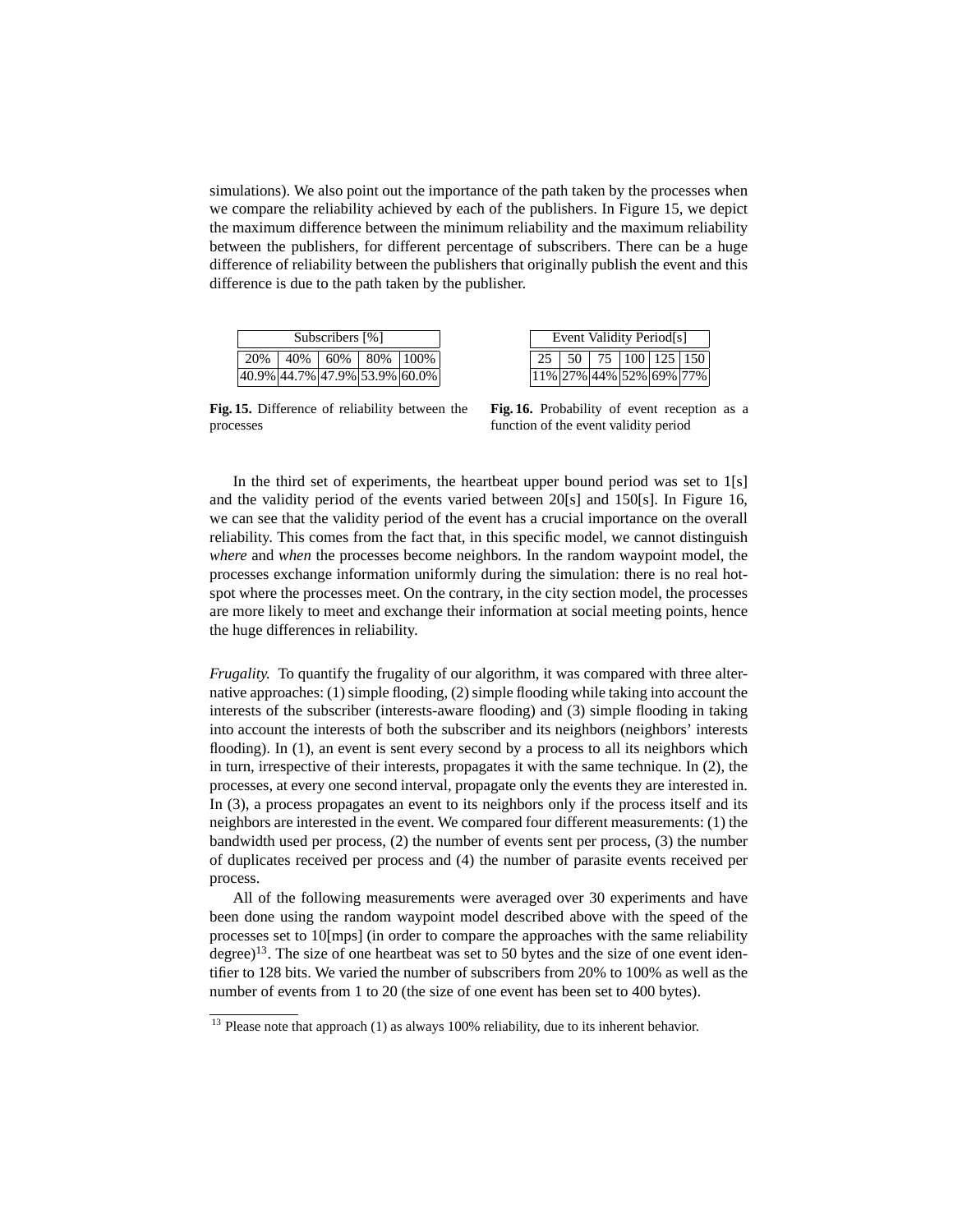Figure 17 shows the bandwidth used per process during a simulation of  $180[s]$ <sup>14</sup> Our algorithm consumes less bandwidth than the other approaches in every cases, except if the sum of the events' sizes is lower than 1,5[kB] and the number of interested processes is less or equal to 20%. In this very special case, the second alternative is better. However, our algorithm is much less sensitive to the size of the events as we send very few of them (see Figure 18). Our algorithm sends between 50 to 100 times lesser events compared to the other alternative approaches. Consequently, if one event is of size 1.6[kB] instead of 400 bytes, we outperform every other alternatives, even for a small number of events published and a small number of subscribers.



**Fig. 17.** Bandwidth usage per process as a function of the number of events to publish and the number of subscribers

**Fig. 18.** Number of events sent per process as a function of the number of events to publish and the number of subscribers

Figure 19 depicts the number of duplicates received per process during the 180[s].<sup>15</sup> Our algorithm outperforms approach (2) by a factor varying from 50 up to 80 and approaches (1) and (3) by a factor between 80 to 700. On the worst case, when all the processes are interested in receiving the events, they will at most receive them 4 times during 180[s]. This corresponds to 1 duplicate per minute, which is very few.

Figure 20 depicts the number of parasite events received per process.<sup>16</sup> Our algorithm does not induce a lot of parasite events unlike the other two depicted alternatives. Not surprisingly, the more the subscribers, the lesser the parasite events (because more and more subscribers are interested in receiving the events). The greatest number of parasite events received per process is reached when 60% of the processes are interested in receiving such events. In this case, we outperform the other approaches by a factor of 20 to 50 depending on the number of events.

 $14$  Approach (3) is not shown in this figure because of the high bandwidth it consumes per process (more than 1[MB]).

 $15$  Again, in Figure 19, we do not show approach (1) and (3) in order to clearly depict the distinction between our algorithm and the best alternative approach (2).

<sup>&</sup>lt;sup>16</sup> Again, Figure 20 does not contain approach (1), because our algorithm outperforms it by a factor of up to 800 times.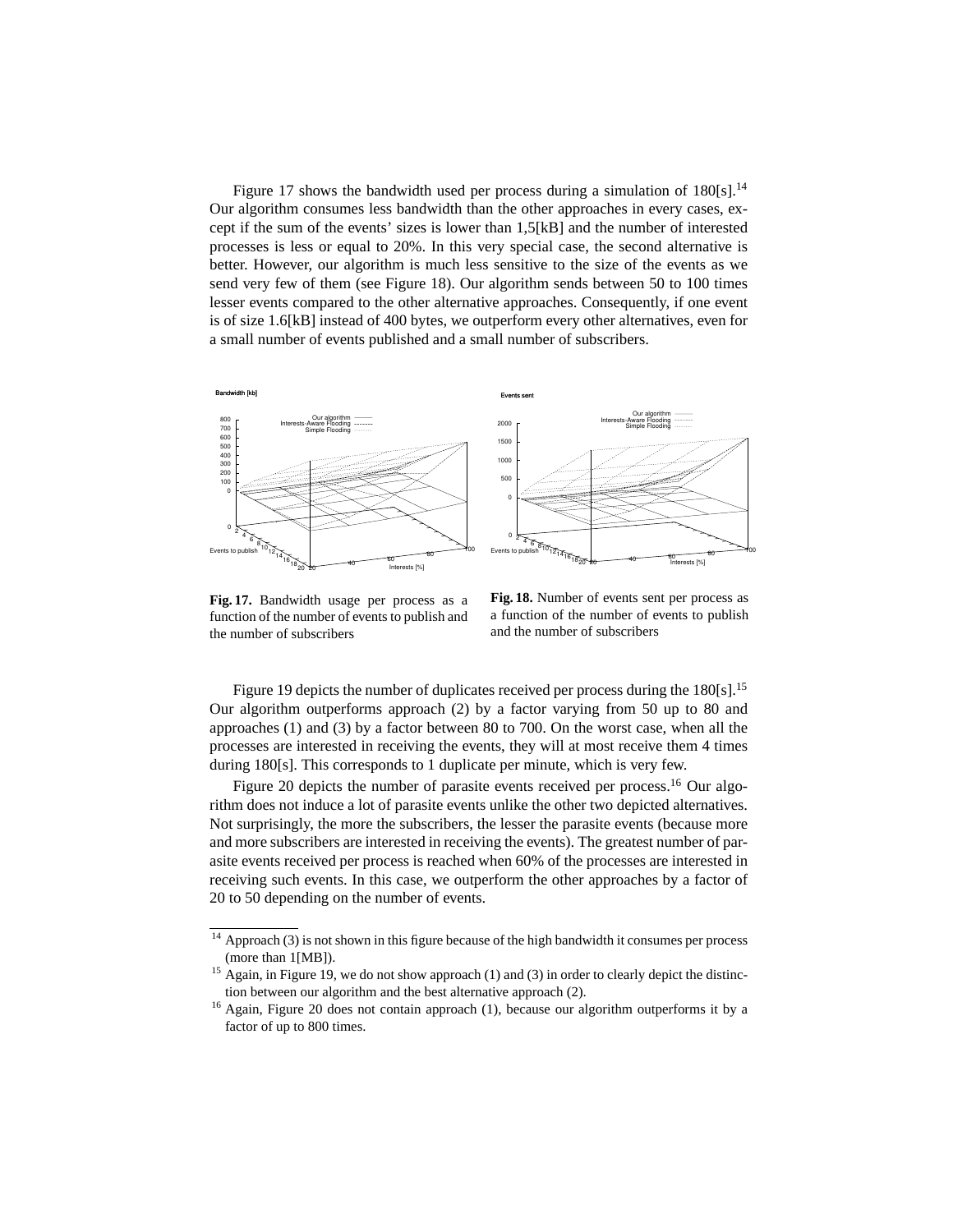

**Fig. 19.** Number of duplicates received as a function of the number of events to publish and the number of subscribers

**Fig. 20.** Number of parasite events received as a function of the number of events to publish and the number of subscribers

## **6 Concluding Remarks**

Many algorithms [10–18] have tackled the issue of disseminating events in a MANET. In [10], the *broadcast storm* problem is introduced. This problem is raised when flooding is used for broadcasting an event in a wireless network. Different schemes are compared: (1) a probabilistic scheme, (2) a counter-based scheme, (3) a distance-based scheme, (4) a location-based scheme and (5) a cluster-based scheme. The last two schemes (i.e., (4) and (5)) rely on a GPS device and cluster heads respectively: assumptions that we do not make in our algorithm. It has been shown in [10] that the first scheme is outperformed by the others. The second and third schemes have been revisited in [19] and feature very interesting characteristics. In our algorithm, we did not explore any distance-based techniques as this would imply more calculation for the mobile devices and require more computing power. In addition, the distance-based scheme together with the counter-based one have been proved to be outperformed by the neighborhood scheme [20]. Our algorithm is close to the latter with certain specificities that we discuss below.

The neighborhood scheme has often been studied in the literature [13–19]. The corresponding algorithms follow roughly one of two different patterns: (1) one-hop neighbor information and (2) multi-hops neighbors information. The first pattern is called self-pruning and the decision of rebroadcasting an event depends on the one-hop knowledge of the neighbors of the processes [18, 13, 19]. This approach achieves fairly good performance without involving too much processing time, which is not the case with the second approach [13, 15–17], where the processes rebroadcast either according to their two-hops neighborhood knowledge [15–17] or according to the decisions of other processes [13]. As the decision of rebroadcasting is often based on a greedy algorithm [21], this consumes a large amount of processing time and is not suited to highly mobile networks. To limit the number of duplicates messages, the neighborhood schemes can be used with a back-off mechanism (like in [14]). In the model we consider, the processes are mobile and only have information about their one-hop neighbors. In this sense, our algorithm belongs to the one-hop category. In our approach however, a process  $p_i$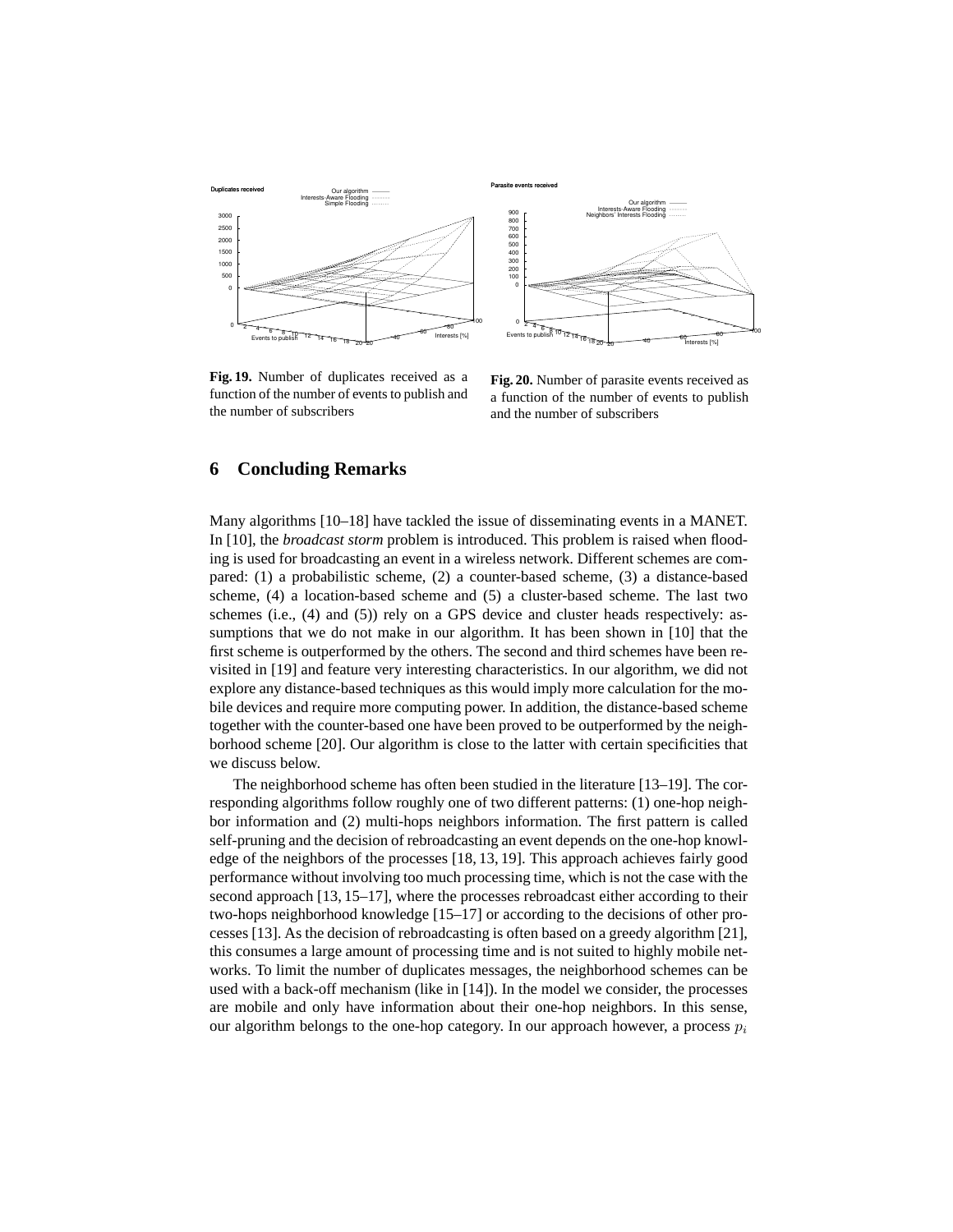disseminates an event according to: (1) the validity period of the events of  $p_i$ , (2) the subscriptions of the neighbors of  $p_i$  and (3) the events those neighbors have received.

The algorithms presented in [11, 12] make specific assumptions on the stabilization of the network, use cluster heads, and switch to flooding when network partitions are frequent. We make no assumption on the topology or stabilization of the network and do not rely on any cluster heads or routing algorithms.

Topic-based pub/sub algorithms for MANETs were also presented in [22–24]. The algorithm relies on brokers which are responsible for buffering the events the subscribers are interested in. When the subscribers connect again to one of the brokers, they ask for the events they have not yet received and the brokers are responsible for providing them with these. Speeding up the bootstrapping latency has been tackled in [25, 26], where client proxies are responsible for collecting events and dispatching them to the real clients when those connect back to the brokers. All these schemes are based on brokers. Our algorithm is completely decentralized.

The approaches described in [27–33] do not rely on brokers. In [27] a direct acyclic graph is maintained between the subscribers and the publishers. To maintain this graph, the network is supposed to remain unpartitioned for some period of time: we do not make this assumption. Moreover, unlike in our algorithm, there can be a huge latency in [27] before a publisher is allowed to publish an event.

A generic way to store data at the most interested mobile processes is described in [28]. The dissemination scheme is not detailed and it is not clear how flooding is avoided when different subscribers have subscribed to the same topic. A specific kind of validity is considered in the sense that each data is associated with a counter which is kept up to date only when the data is used, but the limited memory of the processes is not addressed. In our approach, each event is associated with a timeout that never changes during the entire lifetime of the publication, and after which the event is garbage collected. Like [28], the algorithm presented in [29] implements a distributed hashtable in a MANET. The algorithm of [29] uses dynamic source routing [5] (DSR) to create the routes between publishers and subscribers and consequently floods the network with request and reply messages, which is not the case of our algorithm. Unlike our algorithm, the algorithm of [29] does not consider any validity period for the events and mobile processes must route events they are not interested in. In [30], events are split into several pieces and dispatched on the network. When a process wants to recover the full event, it moves in the network, gathers the different pieces and re-conciliates them. Though this algorithm does not make use of brokers, several processes receive pieces of information they are not interested in, and no notion of validity period is considered.

A pub/sub implementation based on a weakly connected multicast tree is given in [32]. The root of the multicast tree is responsible for publishing the events. This scheme has two drawbacks: the maintenance is time consuming in a high mobile environment and the processes located at the root of the multicast tree have more work to perform than the ones at the leaves. Our algorithm does not need to create or maintain a multicast tree, and processes that have not subscribed to a topic do not need to care about events of that topic.

In the content-based pub/sub algorithm of [33], event dispatchers are responsible for forwarding the events to the interested subscribers and need to store subscriber infor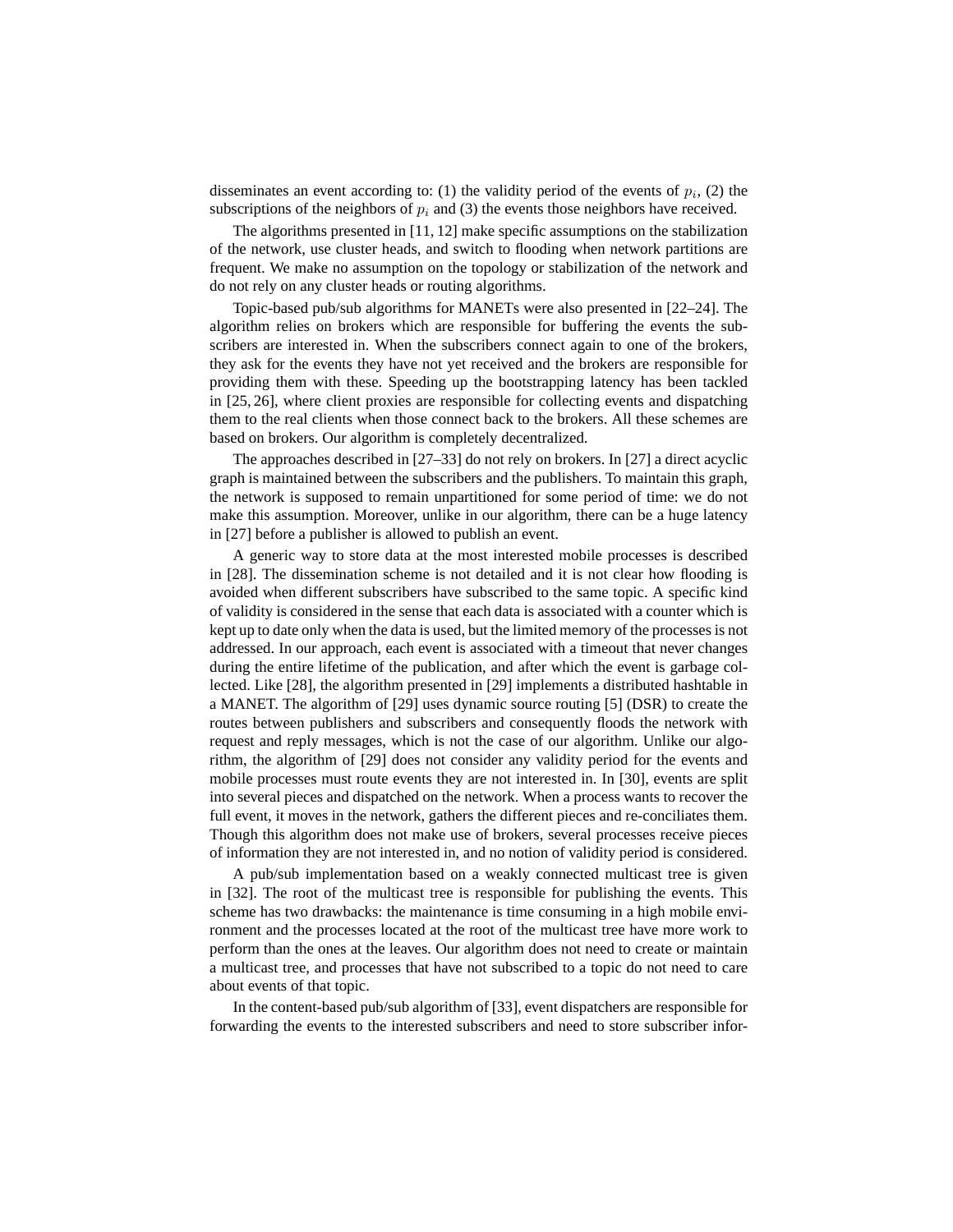mation located multiple hops away. Our algorithm relies only on one-hop information and events are only forwarded by mobile processes that are interested in those.

In the proximity-based algorithm of [31], the subscribers only receive events associated to a certain geographical region. Filtering techniques are used to minimize the burden at publishers and subscribers. In comparison, our algorithm is not limited to a specific location, it supports the dynamic inclusion of topics and exploits the mobility of the processes to disseminate events.

## **References**

- 1. Cugola, G., Jacobsen, H.A.: Using publish/subscribe middleware for mobile systems. In: Proceedings of the ACM SIGMOBILE Mobile Computing and Communications Review. Volume 6. (2002) 25–33
- 2. Eugster, P., Felber, P., Guerraoui, R., Kermarrec, A.M.: The many faces of publish/subscribe. ACM Computing Surveys **35** (2003) 114–131
- 3. : (Bluetooth web site: http://www.bluetooth.com/)
- 4. : (IEEE organisation, 802.11 web site: http://grouper.ieee.org/groups/802/11/)
- 5. Johnson, D., Maltz, D.: Dynamic source routing in ad hoc wireless networks. In Imielinski, Korth, eds.: Mobile Computing. Volume 353. Kluwer Academic Publishers (1996) 153–181
- 6. Davies, V.: Evaluating mobility models within an ad hoc network. Master's thesis, Colorado School of Mines (2000)
- 7. Flury, R., Baehni, S.: EPFL Free Car Parks Application, http://lpdwww.epfl.ch/sbaehni/work/carPark/carPark.html. (2004)
- 8. Zeng, X., Bagrodia, R., Gerla, M.: Glomosim: a library for parallel simulation of largescale wireless networks. In: Proceedings of the 12th Workshop on Parallel and Distributed Simulations. (1998)
- 9. T. Camp, J. Boleng, V.D.: A survey of mobility models for ad hoc network research. In: Proceedings of Wireless Communication and Mobile Computing: Special issue on Mobile Ad Hoc Networking: Research, Trends and Applications. Volume 2. (2002) 483–502
- 10. Ni, S.Y., Tseng, Y.C., Chen, Y.S., Sheu, J.P.: The broadcast storm problem in a mobile ad hoc network. In: Proceedings of the 5th ACM International Conference on Mobile Computing and Networking. (1999) 151–162
- 11. Pagani, E., Rossi, G.P.: Providing reliable and fault tolerant broadcast delivery in mobile ad-hoc networks. Journal of Mobile Networks and Applications **4** (1999) 175–192
- 12. Gupta, S.K.S., Srimani, P.K.: An adaptive protocol for reliable multicast in mobile multi-hop radio networks. In: Proceedings of the 2nd IEEE Workshop on Mobile Computer Systems and Applications. (1999) 111–122
- 13. H. Lim, C.K.: Multicast tree construction and flooding in wireless ad hoc networks. In: Proceedings of the ACM International Workshop on Modeling, Analysis and Simulation of Wireless and Mobile Systems. (2000) 61–68
- 14. Peng, W., Lu, X.C.: On the reduction of broadcast redundancy in mobile ad hoc networks. In: Proceedings of the 1st ACM International Symposium on Mobile Ad Hoc Networking and Computing. (2000) 129–130
- 15. Peng, W., Lu, X.C.: AHBP: An efficient broadcast protocol for mobile ad hoc networks. Journal of Science and Technology (2002)
- 16. Sucec, J., Marsic, I.: An efficient distributed network-wide broadcast algorithm for mobile ad-hoc networks. Technical Report 248, Rutgers University (2000)